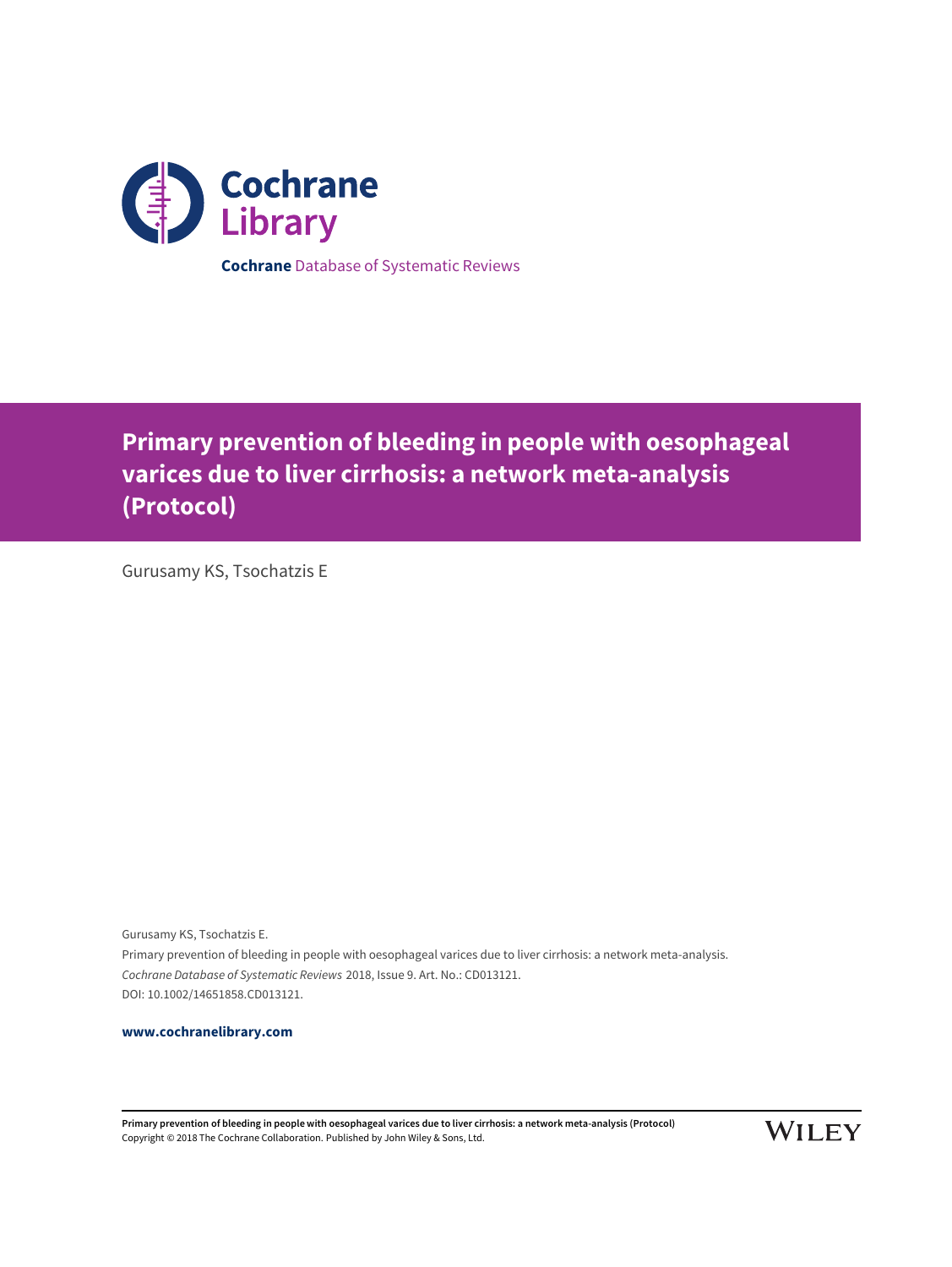# **TABLE OF CONTENTS**

|                                                                                                                | $\sim$ 1                 |
|----------------------------------------------------------------------------------------------------------------|--------------------------|
|                                                                                                                | $\overline{\phantom{a}}$ |
|                                                                                                                | $\overline{\mathbf{3}}$  |
|                                                                                                                | 10                       |
|                                                                                                                | 10                       |
|                                                                                                                | 14                       |
| CONTRIBUTIONS OF AUTHORS (et al., et al., et al., et al., et al., et al., et al., et al., et al., et al., et a | -16                      |
|                                                                                                                | -16                      |
|                                                                                                                | 16                       |
|                                                                                                                |                          |

**Primary prevention of bleeding in people with oesophageal varices due to liver cirrhosis: a network meta-analysis (Protocol) i Copyright © 2018 The Cochrane Collaboration. Published by John Wiley & Sons, Ltd.**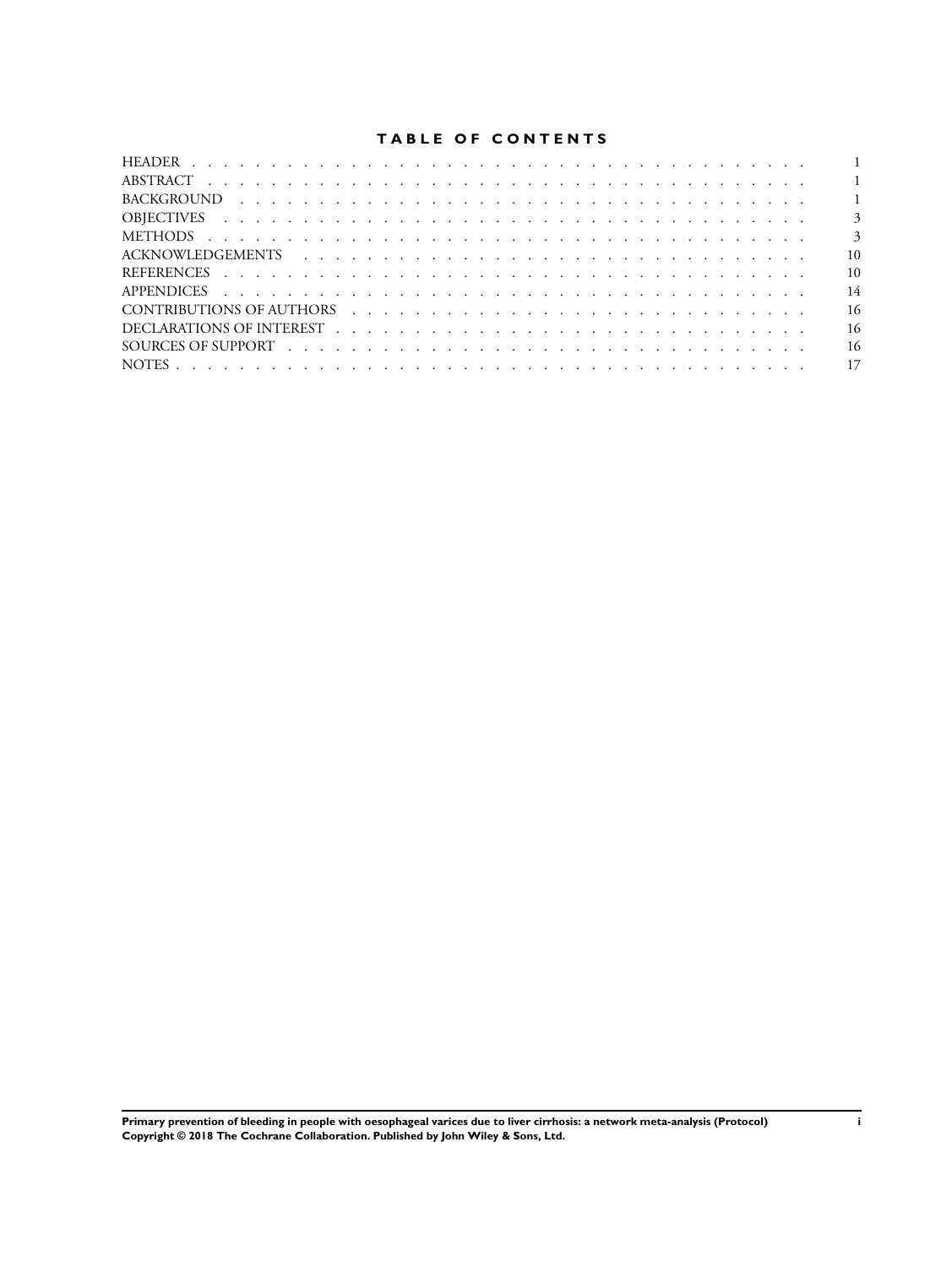<span id="page-2-0"></span>**[Intervention Protocol]**

# **Primary prevention of bleeding in people with oesophageal varices due to liver cirrhosis: a network meta-analysis**

Kurinchi Selvan Gurusamy<sup>1</sup>, Emmanuel Tsochatzis<sup>2</sup>

<sup>1</sup>Department of Surgery, Royal Free Campus, UCL Medical School, London, UK. <sup>2</sup>Sheila Sherlock Liver Centre, Royal Free Hospital and the UCL Institute of Liver and Digestive Health, London, UK

Contact address: Kurinchi Selvan Gurusamy, Department of Surgery, Royal Free Campus, UCL Medical School, Royal Free Hospital, Rowland Hill Street, London, NW3 2PF, UK. [k.gurusamy@ucl.ac.uk.](mailto:k.gurusamy@ucl.ac.uk)

**Editorial group:** Cochrane Hepato-Biliary Group. **Publication status and date:** New, published in Issue 9, 2018.

**Citation:** Gurusamy KS, Tsochatzis E. Primary prevention of bleeding in people with oesophageal varices due to liver cirrhosis: a network meta-analysis. *Cochrane Database of Systematic Reviews* 2018, Issue 9. Art. No.: CD013121. DOI: 10.1002/14651858.CD013121.

Copyright © 2018 The Cochrane Collaboration. Published by John Wiley & Sons, Ltd.

# **A B S T R A C T**

This is a protocol for a Cochrane Review (Intervention). The objectives are as follows:

To compare the benefits and harms of different treatments for the prevention of bleeding in people with oesophageal varices due to liver cirrhosis.

# **B A C K G R O U N D**

# **Description of the condition**

# **Liver cirrhosis**

The liver is a complex organ with multiple functions including carbohydrate metabolism, fat metabolism, protein metabolism, drug metabolism, synthetic functions, storage functions, digestive functions, excretory functions, and immunological functions [\(Read 1972\)](#page-11-0). Liver cirrhosis is a liver disease in which the normal microcirculation, the gross vascular anatomy, and the hepatic architecture have been variably destroyed and altered with fibrous septa surrounding regenerated or regenerating parenchymal nodules [\(Tsochatzis 2014;](#page-11-0) [NCBI 2018a\)](#page-11-0). The major causes of liver cirrhosis include excessive alcohol consumption, viral hepatitis, non-alcohol related fatty liver disease, autoimmune liver disease,

and metabolic liver disease ([Williams 2014](#page-11-0); [Ratib 2015](#page-11-0); [Setiawan](#page-11-0) [2016](#page-11-0)). The global prevalence of liver cirrhosis is difficult to estimate as most estimates correspond to chronic liver disease (which includes liver fibrosis and liver cirrhosis). In studies from the US, the prevalence of chronic liver disease varies between 0.3% to 2.1% ([Scaglione 2015](#page-11-0); [Setiawan 2016](#page-11-0)); in the UK, the prevalence was 0.1% in one study [\(Fleming 2008\)](#page-11-0). In 2010, liver cirrhosis was responsible for an estimated 2% of all global deaths, equivalent to one million deaths ([Mokdad 2014](#page-11-0)). There is an increasing trend of cirrhosis-related deaths in some countries such as the UK, while there is a decreasing trend in other countries such as France [\(Mokdad 2014;](#page-11-0) [Williams 2014](#page-11-0)). The major cause of complications and deaths in people with liver cirrhosis is due to the development of clinically significant portal hypertension (hepatic venous pressure gradient at least 10 mmHg) [\(de Franchis 2015\)](#page-11-0). Some of the clinical features of decompensation include jaundice, coagulopathy, ascites, variceal bleeding, hepatic encephalopathy, and renal failure [\(de Franchis 2015;](#page-11-0) [McPherson 2016](#page-11-0); [EASL 2018](#page-11-0)). Decompensated cirrhosis is the most common indication for liver

**Primary prevention of bleeding in people with oesophageal varices due to liver cirrhosis: a network meta-analysis (Protocol) 1 Copyright © 2018 The Cochrane Collaboration. Published by John Wiley & Sons, Ltd.**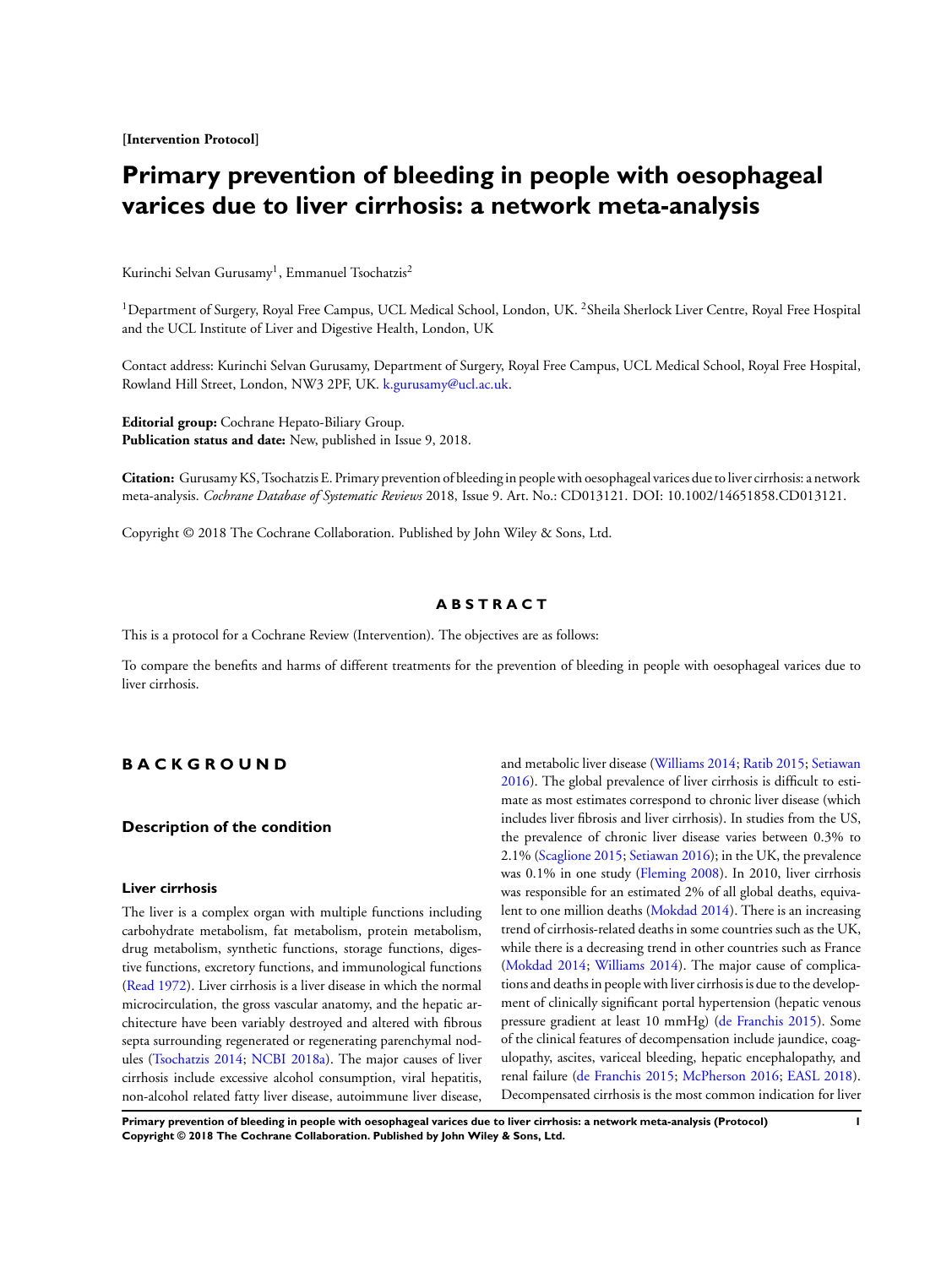transplantation [\(Merion 2010](#page-11-0); [Adam 2012\)](#page-11-0).

# **Oesophageal varices**

Oesophageal varices are dilated blood vessels in the oesophagus, usually due to portal hypertension ([NCBI 2018b](#page-11-0)), and are a feature of clinically significant portal hypertension. The prevalence of oesophageal varices varies between 40% and 95% in people with cirrhosis [\(Chawla 2012;](#page-11-0) [McCarty 2017](#page-11-0)). The annual incidence of oesophageal varices in people with cirrhosis varies from 3% to 22% ([Cales 1990;](#page-11-0) [Merli 2003;](#page-11-0) [D'Amico 2014](#page-11-0)).

There are many classification systems available for assessing the risk of bleeding from oesophageal varices. The classification system that is followed from a management perspective is the Baveno I consensus definition which classifies oesophageal varices as small and large [\(de Franchis 1992](#page-11-0)). The criteria for distinction between small and large oesophageal varices is variable [\(de Franchis 1992](#page-11-0)). The current UK guidelines and European Association for the Study of the Liver (EASL) guidelines on the management of variceal bleeding acknowledges this variability and suggests that small varices tend to be narrow, and they flatten easily with air during endoscopy as compared to medium/large varices which are usually broader and flatten with difficulty, or do not flatten at all ([Tripathi 2015;](#page-11-0) [EASL 2018](#page-11-0)). Other definitions for small oesophageal varices include less than 5 mm in size and less than 25% of oesophageal lumen ([Abby Philips 2016\)](#page-11-0). Other risk factors for bleeding from oesophageal varices include the pressure within the varices (hepatic venous pressure gradient at least 12 mmHg), increased tension on the variceal wall as indicated by red spots or red wale markings (longitudinal red streaks on the varices) on endoscopy, and severity of the liver disease ([Beppu 1981;](#page-11-0) [NIEC 1988](#page-11-0); [de Franchis 2015;](#page-11-0) [Tripathi 2015](#page-11-0)). Approximately 15% to 20% of people with oe-sophageal varices bleed in about one to three years ([Gluud 2012;](#page-11-0) [Qi 2015](#page-11-0)). The short-term mortality of an episode of acute variceal bleeding is about 15% to 30% ([Ioannou 2003](#page-11-0); [Gøtzsche 2008;](#page-11-0) [D'Amico 2010;](#page-11-0) [Rios 2015](#page-11-0)). The five-year mortality in people with variceal bleeding is more than 80% [\(Liu 2016](#page-11-0)). In France, the mean in-hospital costs of treating acute episode of bleeding was EUR 13,500 in 2007 [\(Thabut 2007](#page-11-0)); in the US, the mean sixmonth costs of treating people with variceal bleeding was USD 16,500 in 2000 ([Zaman 2000\)](#page-11-0).

#### **Pathophysiology of oesophageal varices**

In addition to causing arterial vasodilation of the splanchnic circulation (dilation of the blood vessels supplying the digestive organs in the abdomen such as the liver, pancreas, and intestines) [\(Gines 2009](#page-11-0); [Moore 2013\)](#page-11-0), portal hypertension causes dilation of the collaterals between the portal venous system and systemic venous system [\(Sass 2009\)](#page-11-0). One of the major locations of these collaterals is the lower end of the oesophagus and proximal part of the stomach. Therefore, portal hypertension leads to oesophageal

varices [\(Sass 2009\)](#page-11-0). According to the Frank's modification of the Laplace law, the tension on the walls of blood vessels are dependent upon the diameter of the blood vessel and the pressure gradient across the walls (i.e. the difference in pressure inside the varices and the oesophageal pressure) [\(Herman 2015](#page-11-0)). Since both the diameter of the vessels and the pressure at which the blood flows in the varices are increased due to portal hypertension, the tension on the wall increases leading to dilation of the blood vessels at the lower end of the oesophagus and proximal part of the stomach, which in turn increases the tension further ([Herman 2015](#page-11-0)). This vicious circle can eventually culminate in rupture of the varices [\(Sass 2009](#page-11-0); [Herman 2015\)](#page-11-0).

## **Description of the intervention**

Primary prevention of bleeding refers to treatment of oesophageal varies prior to their rupture and bleeding. The various treatments include non-cardioselective beta-blockers such as propranolol, endoscopic variceal band ligation, sclerotherapy, nitrates, transjugular intrahepatic portosystemic shunt (TIPS), and surgical portosystemic shunts [\(Gluud 2012;](#page-11-0) [de Franchis 2015](#page-11-0); [Tripathi 2015;](#page-11-0) [Garcia-Tsao 2017;](#page-11-0) [EASL 2018\)](#page-11-0). Of these, the UK guidelines, the EASL guidelines, and the American Association for the Study of Liver Diseases (AASLD) guidelines indicate that non-cardioselective beta-blockers or endoscopic band ligation should be considered for people with large oesophageal varices and small oesophageal varices at high risk of bleeding (e.g. those with red spots or red wale markings) ([de Franchis 2015](#page-11-0); [Tripathi 2015;](#page-11-0) [Garcia-Tsao 2017](#page-11-0)). In addition, AASLD guidelines and EASL guidelines suggest the use of non-cardioselective beta-blockers in people with decompensated cirrhosis and small oesophageal varices ([Garcia-Tsao 2017](#page-11-0); [EASL 2018](#page-11-0)), while the EASL guidelines suggest that non-cardioselective beta-blockers can be considered for people with small oesophageal varices not at high risk of bleeding ([de Franchis 2015](#page-11-0)). Both the AASLD and EASL guidelines state that treatments such as sclerotherapy, nitrates, TIPS, and surgical portosystemic shunts have no role in the primary prevention of bleeding in people with oesophageal varies ([de Franchis](#page-11-0) [2015](#page-11-0); [Garcia-Tsao 2017\)](#page-11-0).

# **How the intervention might work**

Non-cardioselective beta-blockers work by causing splanchnic vasoconstriction and decreasing the cardiac output, leading to decreased portal pressure and decreased flow in the collaterals, which in turn decreases the pressure inside the oesophageal varices [\(Tripathi 2015](#page-11-0)). TIPS and surgical portosystemic shunts are aimed at diverting blood flow from the portal system to the systemic circulation, thereby decreasing the portal pressure and reducing the oesophageal varices. Endoscopic variceal band ligation and sclerotherapy are local treatments aimed at obliteration of the oe-

**Primary prevention of bleeding in people with oesophageal varices due to liver cirrhosis: a network meta-analysis (Protocol) 2 Copyright © 2018 The Cochrane Collaboration. Published by John Wiley & Sons, Ltd.**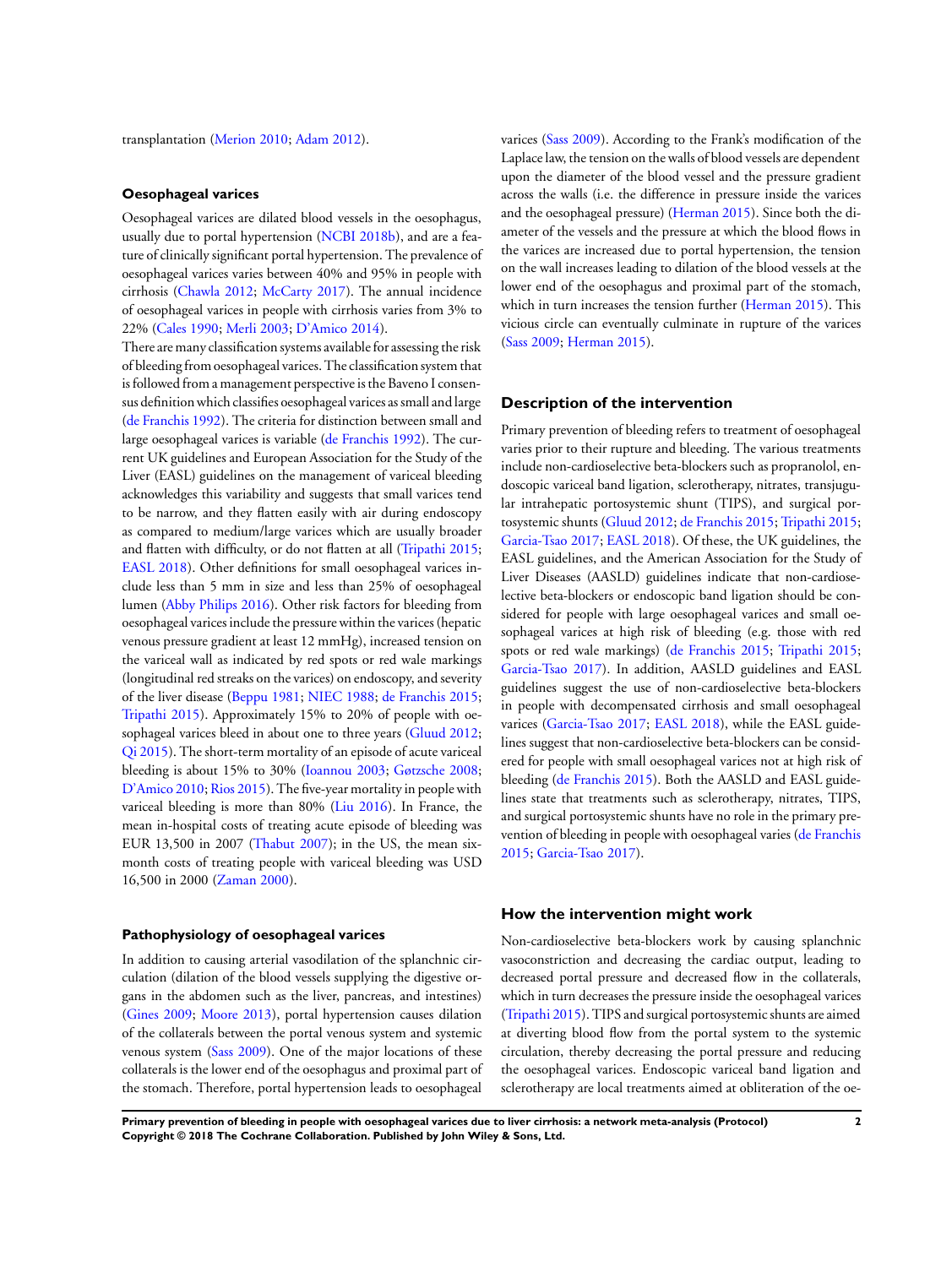sophageal varices by reducing the blood flow in the oesophageal varices. Nitrates attempt to decrease the variceal pressure by vasodilation and decreased portal pressure ([Tripathi 2015](#page-11-0)).

# **Why it is important to do this review**

Considering the high mortality associated with variceal bleeding, it is important to provide optimal evidence-based treatment to prevent bleeding in people with oesophageal varices and also to improve their survival. Several different treatments are available; however, their relative efficacy and optimal combinations are not known. There has been one Cochrane Review on variceal band ligation versus beta-blockers for primary prevention of bleeding from oesophageal varices [\(Gluud 2012\)](#page-11-0); another Cochrane Review attempted to evaluate the role of antacids in preventing bleeding from oesophageogastric varices ([Guo 2008\)](#page-11-0), but the main proposed mechanism was decreased gastric erosions, which may be relevant for gastric varices, but not for oesophageal varices. There have been no previous network meta-analyses on the topic. Network meta-analysis allows for a combination of direct and indirect evidence and the ranking of different interventions for different outcomes [\(Salanti 2011;](#page-11-0) [Salanti 2012](#page-11-0)). With this systematic review and network meta-analysis, we aim to provide the best level of evidence for the benefits and harms of different treatments for the prevention of bleeding in people with oesophageal varices due to liver cirrhosis. If it is not possible to perform a network metaanalysis in this review for any of the outcomes, we will use standard Cochrane methods to perform head-to-head comparison metaanalysis whenever possible. We will also present results from direct comparisons whenever possible, even if we perform the network meta-analysis.

# **O B J E C T I V E S**

To compare the benefits and harms of different treatments for the prevention of bleeding in people with oesophageal varices due to liver cirrhosis.

# **M E T H O D S**

# **Criteria for considering studies for this review**

# **Types of studies**

We will consider only randomised clinical trials for this network meta-analysis irrespective of language, publication status, or date of publication. We will exclude studies of other design because of

the risk of bias in such studies. Inclusion of indirect observational evidence could weaken our network meta-analysis, but this could also be viewed as a strength for assessing rare adverse events. It is well established that exclusion of non-randomised studies increases the focus on potential benefits and reduces the focus on the risks of serious adverse events and those of any adverse events. However, because of the exponentially increased amount of work required for non-randomised studies, we will register and perform a new systematic review and meta-analysis of non-randomised studies for adverse events if there is uncertainty in the balance of benefits and harms of effective treatment(s).

# **Types of participants**

We will include randomised clinical trials with adults with oesophageal varices due to liver cirrhosis undergoing treatment for the prevention of bleeding. We will include trials in which people with oesophageal varices also had gastric varices, but we will not include trials in which the treatment was targeted at the gastric varices rather than oesophageal varices. We will exclude randomised clinical trials in which participants have current or previous history of variceal bleeding. We will also exclude trials in which the participants had previously undergone liver transplantation.

## **Types of interventions**

We will include any of the following treatments for comparison with one another, either alone or in combination:

- non-cardioselective beta-blockers such as propranolol, carvedilol, and nadolol;
	- endoscopic variceal band ligation;
	- endoscopic variceal sclerotherapy;
	- nitrates:
	- TIPS procedure;
	- other forms of portosystemic shunt;
	- no active intervention (no intervention or placebo).

The above list is not exhaustive. If we identify treatments of which we were unaware, we will consider eligibility of the treatments for inclusion in the network if they are used primarily for the primary prevention of bleeding from oesophageal varices. We will report the findings for these interventions in the 'Results' and 'Discussion' sections of the review.

We will evaluate the plausibility of transitivity assumption by looking at the inclusion and exclusion criteria in the studies. Transitivity assumption means that participants included in the different trials with different treatments for primary prevention of bleeding from oesophageal varices can be considered to be a part of a multi-arm randomised clinical trial and could potentially have been randomised to any of the interventions ([Salanti 2012](#page-11-0)). In other words, any participant that meets the inclusion criteria is, in principle, equally likely to be randomised to any of the above

**Primary prevention of bleeding in people with oesophageal varices due to liver cirrhosis: a network meta-analysis (Protocol) 3 Copyright © 2018 The Cochrane Collaboration. Published by John Wiley & Sons, Ltd.**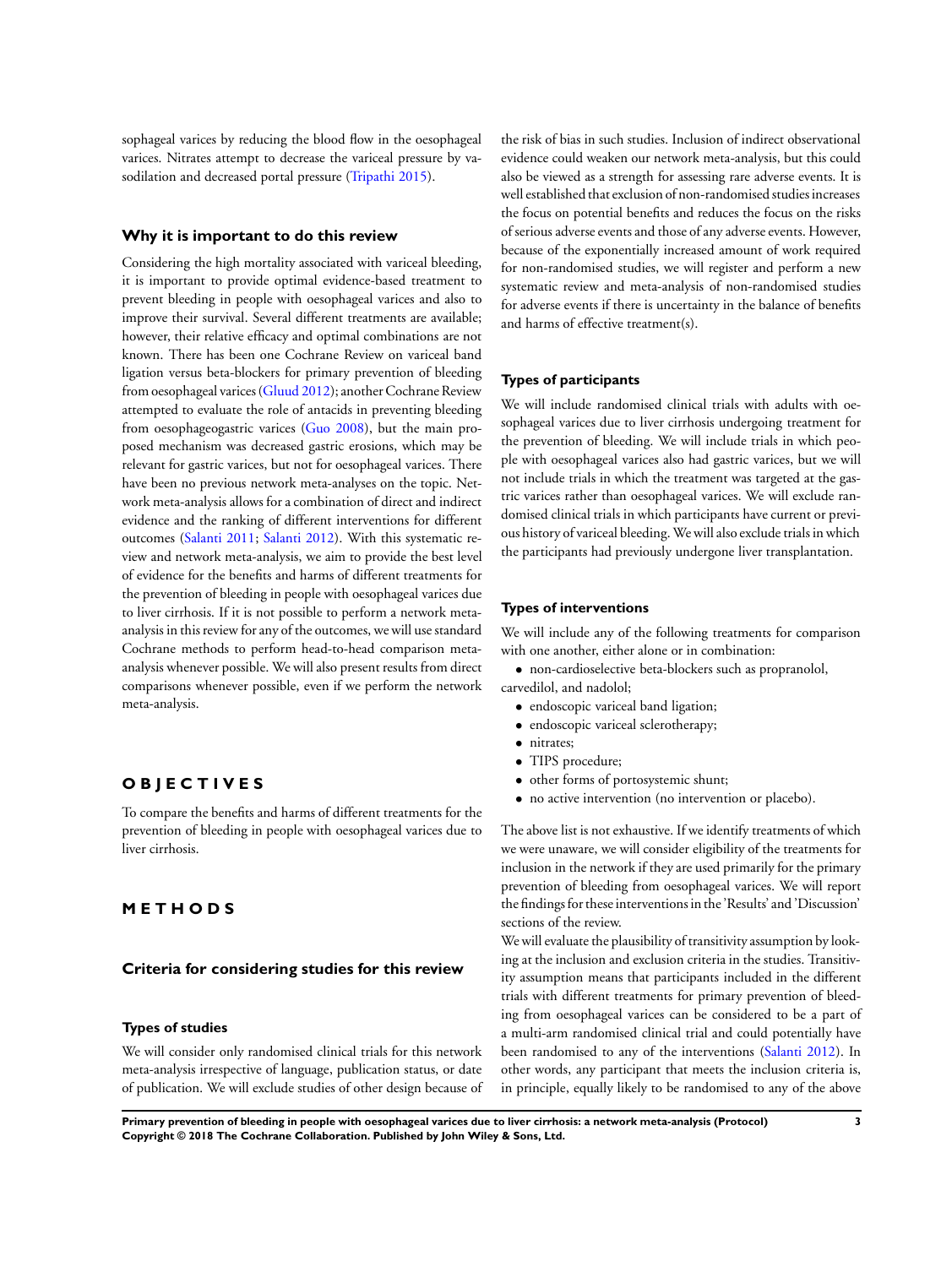eligible interventions. This necessitates that information on potential effect-modifiers such as small or large oesophageal varices, presence or absence of other features of decompensation such as ascites are the same across trials. If there is any concern about the transitivity assumption, we will perform a separate meta-analysis for each of these different types of varices (small or large) and those with and without other features of decompensation.

# **Types of outcome measures**

## **Primary outcomes**

• All-cause mortality) at maximal follow-up (time-to-death).

• Health-related quality of life using a validated scale such as the EQ-5D or 36-Item Short Form Health Survey (SF-36) [\(EuroQol 2018](#page-11-0); [Optum 2018\)](#page-11-0), at maximal follow-up.

• Serious adverse events (during or within six months after cessation of intervention). We will define a serious adverse event as any event that would increase mortality; is life-threatening; requires hospitalisation; results in persistent or significant disability; is a congenital anomaly/birth defect; or any important medical event that might jeopardise the person or require intervention to prevent it ([ICH-GCP 1997\)](#page-11-0). However, we will use the definitions used by study authors for serious adverse events.

◦ Proportion of people with one or more serious adverse events.

◦ Number of serious adverse events per participant

#### **Secondary outcomes**

• Any adverse events (during or within six months after cessation of intervention): we will define an adverse event as any untoward medical occurrence not necessarily having a causal relationship with the intervention but resulting in a dose reduction or discontinuation of intervention (any time after commencement of intervention) [\(ICH-GCP 1997\)](#page-11-0). However, we will use the definition used by study authors for adverse events.

- Proportion of people with one or more adverse events.
- Number of any adverse events per participant.
- Time-to-liver transplantation (maximal follow-up).

• Time-to-variceal bleeding (however defined by authors at maximal follow-up).

◦ Symptomatic variceal bleeding (e.g. shortness of breath, shock).

◦ Any variceal bleeding.

• Time-to-other features of decompensation (maximal follow-up).

#### **Exploratory outcomes**

• Length of hospital stay (all hospital admissions until maximal follow-up).

• Number of days of lost work (in people who work) (maximal follow-up).

• Treatment costs (including the cost of the treatment and any resulting complications).

We have chosen the outcomes based on their importance to patients in a survey related to research priorities for people with liver diseases ([Gurusamy 2018\)](#page-11-0), based on feedback of the patient and public representative of this project, and based on an online survey about the outcomes promoted through Cochrane Consumer Network.

# **Search methods for identification of studies**

#### **Electronic searches**

We will search Cochrane Central Register of Controlled Trials (CENTRAL) in the Cochrane Library, MEDLINE Ovid, Embase Ovid, and Science Citation Index Expanded (Web of Science) from inception to date of search for randomised clinical trials comparing two or more of the above interventions without applying any language restrictions [\(Royle 2003\)](#page-11-0). We will search for all possible comparisons formed by the interventions of interest. To identify further ongoing or completed trials, we will also search [clinicaltrials.gov,](https://clinicaltrials.gov/) and the World Health Organization International Clinical Trials Registry Platform ([apps.who.int/](http://apps.who.int/trialsearch/) [trialsearch/](http://apps.who.int/trialsearch/)), which searches various trial registers, including IS-RCTN and ClinicalTrials.gov. We will also search the European Medical Agency ( EMA) ( [www.ema.europa.eu/ema/\)](http://www.ema.europa.eu/ema/) and US Food and Drug Administration ( FDA) ( [www.fda.gov\)](http://www.fda.gov) registries for randomised clinical trials. [Appendix 1](#page-15-0) shows the provisional search strategies.

## **Searching other resources**

We will search the references of the identified trials and the existing Cochrane Review on primary prevention of variceal bleeding in people with oesophageal varices due to liver cirrhosis to identify additional trials for inclusion.

# **Data collection and analysis**

# **Selection of studies**

Two review authors (KG and a research assistant) will independently identify trials for inclusion by screening the titles and abstracts and seek full-text articles for any references identified by

**Primary prevention of bleeding in people with oesophageal varices due to liver cirrhosis: a network meta-analysis (Protocol) 4 Copyright © 2018 The Cochrane Collaboration. Published by John Wiley & Sons, Ltd.**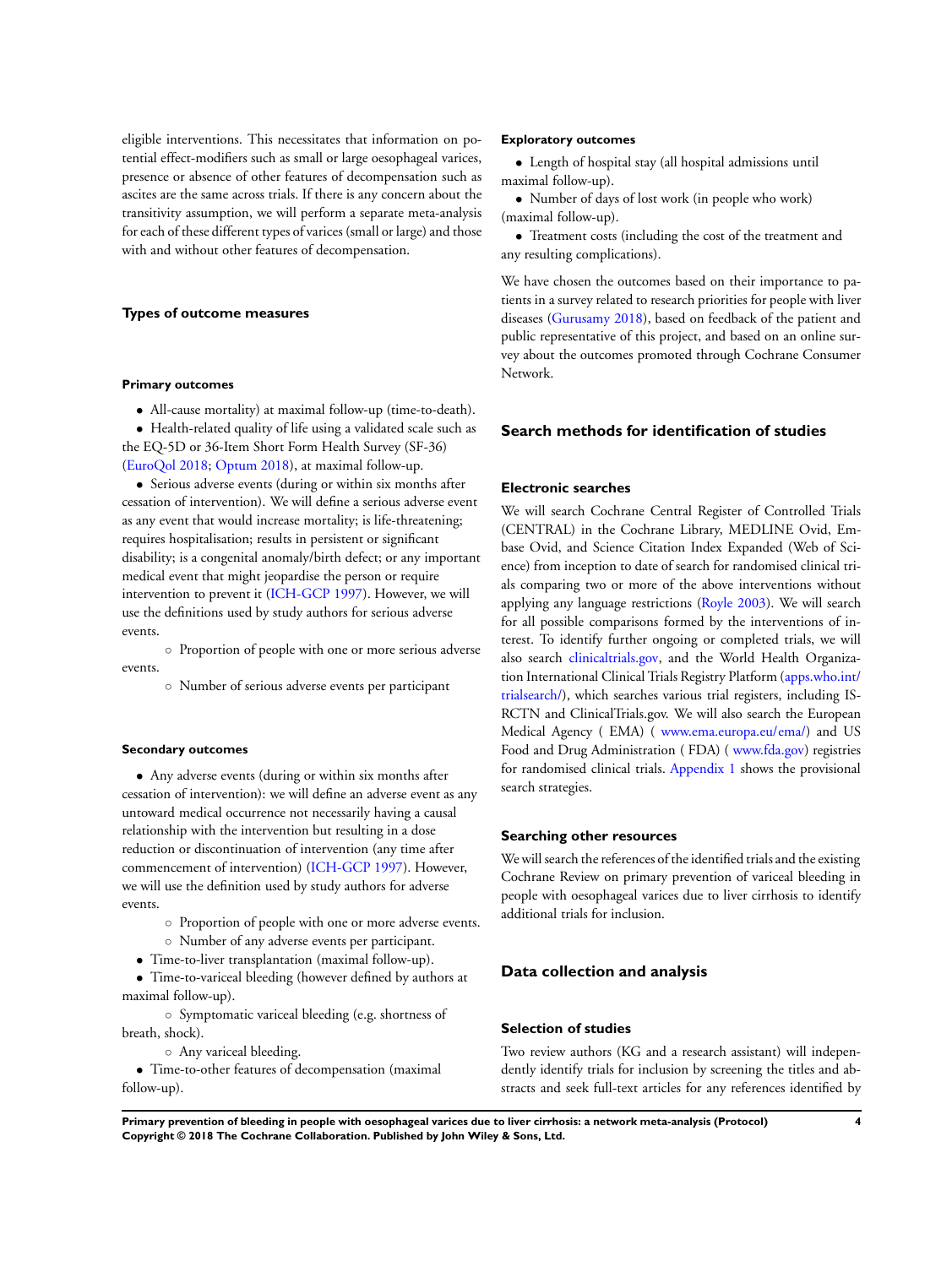at least one of the review authors for potential inclusion. We will select trials for inclusion based on the full-text articles. We will provide the list of references that we exclude and the reasons for their exclusion in the 'Characteristics of excluded studies' table. We will also list any ongoing trials identified primarily through the search of the clinical trial registers for further follow-up. We will resolve any discrepancies through discussion.

# **Data extraction and management**

Two review authors (KG and a research assistant) will independently extract the following data in a prepiloted Microsoft Excelbased data extraction form (after translation of non-English articles). We will collate multiple reports of the same study, so that each study, rather than each report, is the unit of interest in the review.

• Outcome data (for each outcome and for each intervention group whenever applicable):

- number of participants randomised;
- number of participants included for the analysis;

◦ number of participants with events for binary outcomes, mean and standard deviation for continuous outcomes, number of events and the mean follow-up period for count outcomes, and number of participants with events and the mean follow-up period for time-to-event outcomes;

◦ natural logarithm of hazard ratio and its standard error if this was reported rather than the number of participants with events and the mean follow-up period for time-to-event outcomes;

- definition of outcomes or scale used if appropriate.
- Data on potential effect modifiers:

◦ participant characteristics such as age, sex, size of varices, presence of high-risk factors such as those with red spots or red wale markings, presence of other features of decompensation such as ascites, the aetiology for cirrhosis, and the interval between diagnosis of varices and prophylactic treatment;

◦ details of the intervention and control (including dose, frequency, and duration);

◦ length of follow-up;

◦ information related to risk of bias assessment (see

below).

• Other data:

- year and language of publication;
- country in which the participants were recruited;
- year(s) in which the trial was conducted;
- inclusion and exclusion criteria.

We will collect data at maximum follow-up but also at short term (up to three months), and medium term (from three months to five years) if these are available.

We will contact the trial authors in the case of unclear or missing information. If there is any doubt as to whether trials shared the same participants, completely or partially (by identifying common authors and centres), we will attempt to contact the trial authors to clarify whether the trial report was duplicated. We will resolve any differences in opinion through discussion.

# **Assessment of risk of bias in included studies**

We will follow the guidance in the *Cochrane Handbook for Systematic Reviews of Interventions* ([Higgins 2011](#page-11-0)), and described in the Cochrane Hepato-Biliary Group Module [\(Gluud 2018\)](#page-11-0), to assess the risk of bias in included trials. Specifically, we will assess sources of bias as defined below ([Schulz 1995](#page-11-0); [Moher 1998](#page-11-0); [Kjaergard](#page-11-0) [2001](#page-11-0); [Wood 2008;](#page-11-0) [Savovi](#page-11-0)e [2012a](#page-11-0); Savovie [2012b](#page-11-0); [Lundh 2017;](#page-11-0) [Savovi](#page-11-0)<sup>2</sup> [2018\)](#page-11-0).

# **Allocation sequence generation**

• Low risk of bias: the study authors performed sequence generation using computer random number generation or a random number table. Drawing lots, tossing a coin, shuffling cards, and throwing dice are adequate if performed by an independent person not otherwise involved in the study. In general, we will classify the risk of bias as low if the method used for allocation concealment suggested that it was extremely likely that the sequence was generated randomly (e.g. use of interactive voice response system).

• Unclear risk of bias: the study authors did not specify the method of sequence generation.

• High risk of bias: the sequence generation method was not random.

#### **Allocation concealment**

• Low risk of bias: the participant allocations could not have been foreseen in advance of, or during, enrolment. A central and independent randomisation unit controlled allocation. The investigators are unaware of the allocation sequence (e.g. if the allocation sequence was hidden in sequentially numbered, opaque, and sealed envelopes).

• Unclear risk of bias: the study authors did not describe the method used to conceal the allocation so that the intervention allocations may have been foreseen before, or during, enrolment.

• High risk of bias: it is likely that the investigators who assigned the participants knew the allocation sequence. We will exclude such quasi-randomised studies.

#### **Blinding of participants and personnel**

• Low risk of bias: either of the following: blinding of participants and key study personnel ensured, and it was unlikely that the blinding could have been broken; or rarely no blinding or incomplete blinding, but the review authors judged that the outcome was not likely to be influenced by lack of blinding.

**Primary prevention of bleeding in people with oesophageal varices due to liver cirrhosis: a network meta-analysis (Protocol) 5 Copyright © 2018 The Cochrane Collaboration. Published by John Wiley & Sons, Ltd.**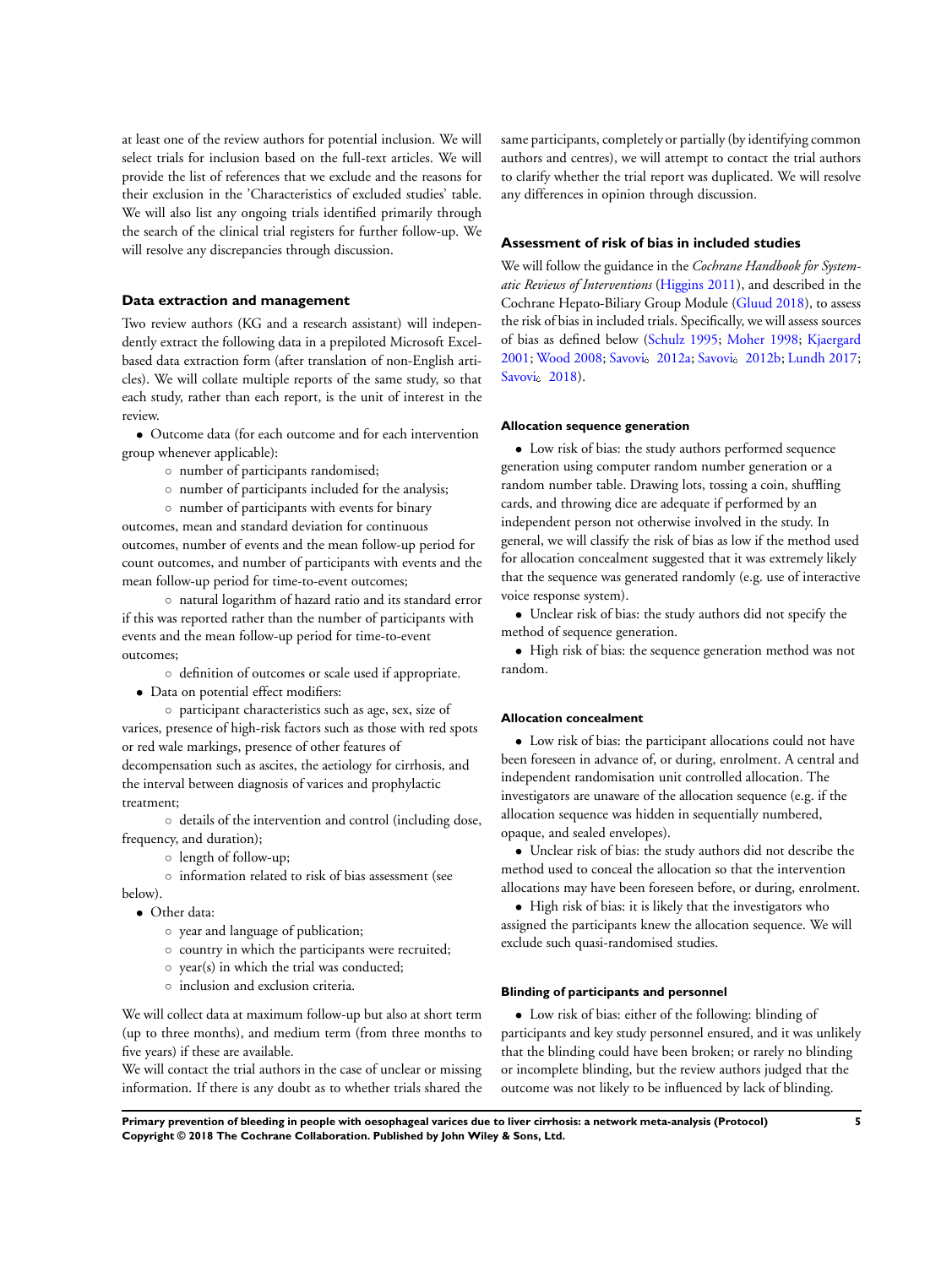• Unclear risk of bias: either of the following: insufficient information to permit judgement of 'low risk' or 'high risk'; or the trial did not address this outcome.

• High risk of bias: either of the following: no blinding or incomplete blinding, and the outcome was likely to be influenced by lack of blinding; or blinding of key study participants and personnel attempted, but likely that the blinding could have been broken, and the outcome was likely to be influenced by lack of blinding.

## **Blinded outcome assessment**

• Low risk of bias: either of the following: blinding of outcome assessment ensured, and unlikely that the blinding could have been broken; or rarely no blinding of outcome assessment, but the review authors judged that the outcome measurement was not likely to be influenced by lack of blinding.

• Unclear risk of bias: either of the following: insufficient information to permit judgement of 'low risk' or 'high risk'; or the trial did not address this outcome.

• High risk of bias: either of the following: no blinding of outcome assessment, and the outcome measurement was likely to be influenced by lack of blinding; or blinding of outcome assessment, but likely that the blinding could have been broken, and the outcome measurement was likely to be influenced by lack of blinding.

#### **Incomplete outcome data**

• Low risk of bias: missing data were unlikely to make treatment effects depart from plausible values. The study used sufficient methods, such as multiple imputation, to handle missing data.

• Unclear risk of bias: there was insufficient information to assess whether missing data in combination with the method used to handle missing data were likely to induce bias on the results.

• High risk of bias: the results were likely to be biased due to missing data.

## **Selective outcome reporting**

• Low risk of bias: the trial reported the following predefined outcomes: at least one of the outcomes related to the main reason for treatment of people with oesophageal varices, namely, allcause mortality or prevention of variceal bleeding along with adverse events. If the original trial protocol was available, the outcomes should have been those called for in that protocol. If the trial protocol was obtained from a trial registry (e.g. ClinicalTrials.gov), the outcomes sought should have been those enumerated in the original protocol if the trial protocol was registered before or at the time that the trial was begun. If the

trial protocol was registered after the trial was begun, those outcomes will not be considered to be reliable.

• Unclear risk of bias: not all predefined, or clinically relevant and reasonably expected, outcomes were reported fully, or it was unclear whether data on these outcomes were recorded or not.

• High risk of bias: one or more predefined or clinically relevant and reasonably expected outcomes were not reported, despite the fact that data on these outcomes should have been available and even recorded.

#### **For-profit bias**

• Low risk of bias: the trial appeared to be free of industry sponsorship or other type of for-profit support that could manipulate the trial design, conductance, or results of the trial (industry-sponsored trials overestimate the efficacy by about 25%) ([Lundh 2017](#page-11-0)).

• Unclear risk of bias: the trial may or may not have been free of for-profit bias, as no information on clinical trial support or sponsorship was provided.

• High risk of bias: the trial was sponsored by industry or received other type of for-profit support.

#### **Other bias**

• Low risk of bias: the trial appeared free of other components that could put it at risk of bias (e.g. inappropriate control or dose or administration of control, baseline differences, early stopping).

• Unclear risk of bias: the trial may or may not have been free of other components that could put it at risk of bias.

• High risk of bias: there were other factors in the trial that could put it at risk of bias (e.g. baseline differences, early stopping).

We will consider a trial to be at low risk of bias if we assess the trial to be at low risk of bias across all listed bias risk domains. Otherwise, we will consider trials to be at high risk of bias. At the outcome level, we will classify an outcome to be at low risk of bias if the allocation sequence generation; allocation concealment; blinding of participants, healthcare professionals, and outcome assessors; incomplete outcome data; and selective outcome reporting (at the outcome level) are at low risk of bias for objective and subjective outcomes ([Savovi](#page-11-0)c [2018](#page-11-0)).

# **Measures of treatment effect**

# **Relative treatment effects**

For dichotomous variables (e.g. proportion of participants with serious adverse events or any adverse events), we will calculate the odds ratio (OR) with 95% credible interval (CrI) (or Bayesian confidence interval) [\(Severini 1993](#page-11-0)). For continuous variables (e.g.

**Primary prevention of bleeding in people with oesophageal varices due to liver cirrhosis: a network meta-analysis (Protocol) 6 Copyright © 2018 The Cochrane Collaboration. Published by John Wiley & Sons, Ltd.**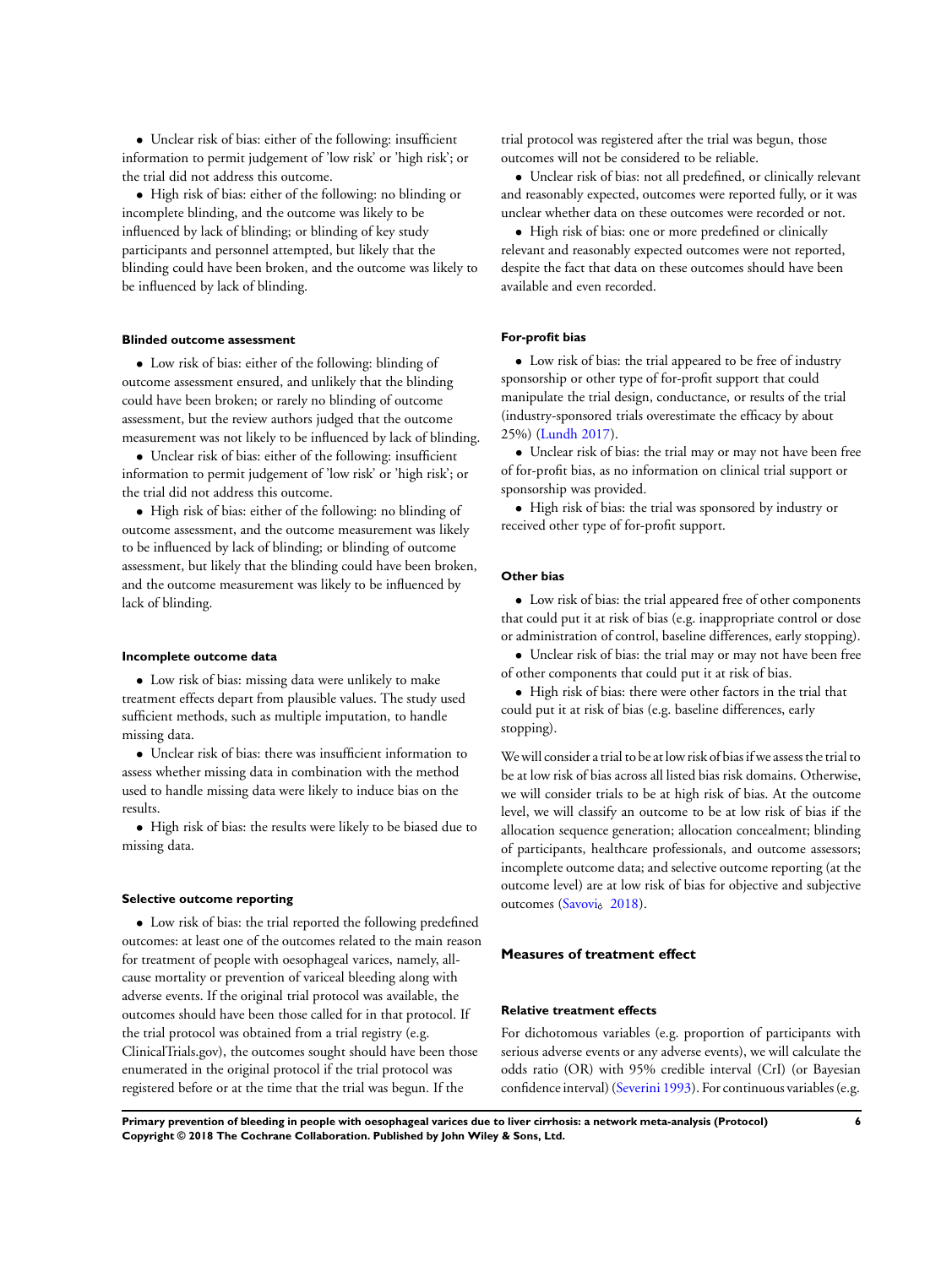health-related quality of life reported on the same scale), we will calculate the mean difference (MD) with 95% CrI. We will use standardised mean difference (SMD) with 95% CrI for healthrelated quality of life if included trials use different scales. For count outcomes (e.g. number of serious adverse events or number of any adverse events), we will calculate the rate ratio (RaR) with 95% CrI. For time-to-event data (e.g. all-cause mortality at maximal follow-up), we will calculate hazard ratio (HR) with 95% CrI.

#### **Relative ranking**

We will estimate the ranking probabilities for all interventions of being at each possible rank for each intervention. We will obtain the surface under the cumulative ranking curve (SUCRA) (cumulative probability), rankogram, and relative ranking table with CrI for the ranking probabilities ([Salanti 2011](#page-11-0); [Chaimani 2013\)](#page-11-0).

## **Unit of analysis issues**

The unit of analysis will be the participant with oesophageal varices according to the intervention group to which the participant was randomly assigned.

#### **Cluster randomised clinical trials**

We will include cluster randomised clinical trials provided that the effect estimate adjusted for cluster correlation is available. If this is not available, we will include such trials if sufficient information to calculate the design effect is available from the trial because this will allow us to take clustering into account. We will also assess additional domains of risk of bias for cluster randomised trials according to guidance in the *Cochrane Handbook for Systematic Reviews of Interventions* ([Higgins 2011\)](#page-11-0).

# **Cross-over randomised clinical trials**

If we identify any cross-over randomised clinical trials, we will include the outcomes after the period of first intervention, because the included treatments can have residual effects.

#### **Trials with multiple intervention groups**

We will collect data for all trial intervention groups that meet the inclusion criteria. The codes, we will use for analysis, will account for the correlation between the effect sizes from studies with more than two groups.

# **Dealing with missing data**

We will perform an intention-to-treat analysis whenever possible [\(Newell 1992\)](#page-11-0); otherwise, we will use the data available to us. This may result in the use of 'per-protocol' analyses. Since these may be biased, particularly if the data are not missing at random (e.g. treatment was withdrawn due to adverse events or duration of treatment was shortened because of lack of response and such participants were excluded from analysis), we will conduct bestworst case scenario analysis (good outcome in intervention group and bad outcome in control group) and worst-best case scenario analysis (bad outcome in intervention group and good outcome in control group) as sensitivity analyses whenever possible for dichotomous outcomes.

For continuous outcomes, we will impute the standard deviation from P values according to guidance in the *Cochrane Handbook for Systematic Reviews of Interventions* ([Higgins 2011\)](#page-11-0). If the data are likely to be normally distributed, we will use the median for meta-analysis when the mean is not available. If it is not possible to calculate the standard deviation from the P value or the confidence intervals, we will impute the standard deviation using the largest standard deviation in other trials for that outcome. This form of imputation can decrease the weight of the study for calculation of mean differences and may bias the effect estimate to no effect for calculation of standardised mean differences [\(Higgins 2011\)](#page-11-0).

#### **Assessment of heterogeneity**

We will assess clinical and methodological heterogeneity by carefully examining the characteristics and design of included trials. We will assess the presence of clinical heterogeneity by comparing effect estimates (see [Subgroup analysis and investigation of](#page-2-0) [heterogeneity\)](#page-2-0) in trial reports of different drug dosages, small versus large varices, presence of features suggestive of high risk of bleeding (e.g. red spots or red wale markings), presence of other features of decompensation (e.g. ascites), different aetiologies for cirrhosis (e.g. alcohol-related liver disease, viral liver diseases, autoimmune liver disease), and based on the cointerventions (e.g. both groups receive prophylactic antibiotics to decrease the risk of subacute bacterial peritonitis in people with low-protein ascites). Different study designs and risk of bias can contribute to methodological heterogeneity.

We will assess statistical heterogeneity by comparing the results of the fixed-effect model meta-analysis and the random-effects model meta-analysis, between-study standard deviation (tau<sup>2</sup> and comparing this with values reported in the study of the distribution of between-study heterogeneity) ([Turner 2012](#page-11-0)), and by calculating I  $^{2}$  using [Stata/SE 14.2](#page-11-0). If we identify substantial clinical, methodological, or statistical heterogeneity, we will explore and address the heterogeneity in subgroup analysis (see [Subgroup analysis and](#page-2-0) [investigation of heterogeneity\)](#page-2-0).

# **Assessment of transitivity across treatment comparisons**

We will assess the transitivity assumption by comparing the distribution of the potential effect modifiers (clinical: small versus large varices, presence of features suggestive of high risk of bleeding (e.g. red spots or red wale markings), presence of other features

**Primary prevention of bleeding in people with oesophageal varices due to liver cirrhosis: a network meta-analysis (Protocol) 7 Copyright © 2018 The Cochrane Collaboration. Published by John Wiley & Sons, Ltd.**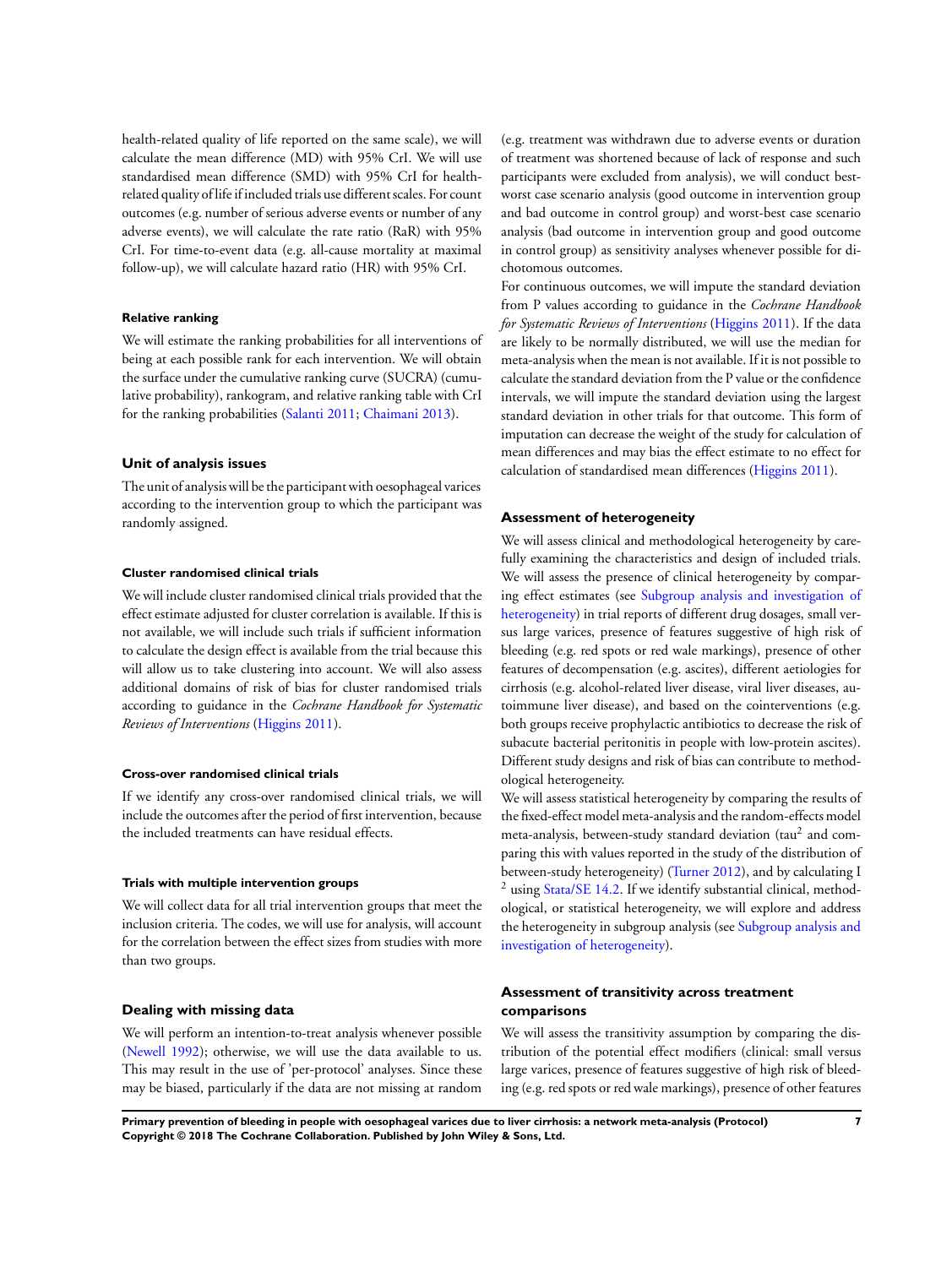of decompensation (e.g. ascites); methodological: risk of bias, year of randomisation, duration of follow-up) across the different pairwise comparisons.

## **Assessment of reporting biases**

For the network meta-analysis, we will perform a comparisonadjusted funnel plot. If there is no meaningful way in which to rank these studies (i.e. there was no specific change in the risk of bias in the studies, sample size, or the control group used over time), we will judge the reporting bias by the completeness of the search ([Chaimani 2012](#page-11-0)).

# **Data synthesis**

## **Methods for indirect and mixed comparisons**

We will conduct network meta-analyses to compare multiple interventions simultaneously for each of the primary and secondary outcomes. Network meta-analysis combines direct evidence within trials and indirect evidence across trials ([Mills 2012](#page-11-0)). We will obtain a network plot to ensure that the trials are connected by interventions using [Stata/SE 14.2](#page-11-0) ([Chaimani 2013](#page-11-0)). We will exclude any trials that are not connected to the network from the network meta-analysis and report only the direct pair-wise meta-analysis for such comparisons. We will summarise the population and methodological characteristics of the trials included in the network meta-analysis in a table based on pair-wise comparisons. We will conduct a Bayesian network meta-analysis using the Markov chain Monte Carlo method in OpenBUGS 3.2.3 as per guidance from the National Institute for Health and Care Excellence (NICE) Decision Support Unit (DSU) documents [\(Dias](#page-11-0) [2016](#page-11-0)). We will model the treatment contrast (i.e. log odds ratio for binary outcomes, mean difference or standardised mean difference for continuous outcomes, log rate ratio for count outcomes, and log hazard ratio for time-to-event outcomes) for any two interventions ('functional parameters') as a function of comparisons between each individual intervention and the reference group ('basic parameters') using appropriate likelihood functions and links [\(Lu 2006](#page-11-0)). We will use binomial likelihood and logit link for binary outcomes, Poisson likelihood and log link for count outcomes, binomial likelihood and complementary log-log link (a semiparametric model which excludes censored individuals from the denominator of 'at risk' individuals at the point when they are censored), and normal likelihood and identity link for continuous outcomes. We will use the 'non-cardioselective beta-blockers' as the reference group. We will use a fixed-effect model and randomeffects model for the network meta-analysis. We will report both models for comparison with the reference group in a forest plot. For each pair-wise comparison in a table, we will report the fixedeffect model if the two models report similar results; otherwise, we will report the more conservative model.

We will use a hierarchical Bayesian model using three different initial values, employing codes provided by NICE DSU ([Dias 2016](#page-11-0)). We will use a normal distribution with large variance (10,000) for treatment effect priors (vague or flat priors). For the random-effects model, we will use a prior distributed uniformly (limits: 0 to 5) for between-trial standard deviation but will assume the same between-trial standard deviation across treatment comparisons [\(Dias](#page-11-0) [2016](#page-11-0)). We will use a 'burn-in' of 10,000 simulations, check for convergence (of effect estimates and between-study heterogeneity) visually (i.e. whether the values in different chains mix very well by visualisation), and run the models for another 10,000 simulations to obtain effect estimates. If we do not obtain convergence, we will increase the number of simulations for the 'burn-in'. If we still do not obtain convergence, we will use alternate initial values and priors employing methods suggested by [van Valkenhoef 2012.](#page-11-0) We will estimate the probability that each intervention ranks at one of the possible positions using the NICE DSU codes ([Dias 2016](#page-11-0)).

## **Assessment of inconsistency**

We will assess inconsistency (statistical evidence of the violation of transitivity assumption) by fitting both an inconsistency model and a consistency model. We will use inconsistency models employed in the NICE DSU manual, as we will use a common between-study standard deviation ([Dias 2014\)](#page-11-0). In addition, we will use design-by-treatment full interaction model and inconsistency factor (IF) plots to assess inconsistency ([Higgins 2012](#page-11-0); [Chaimani](#page-11-0) [2013](#page-11-0)). We will use [Stata/SE 14.2](#page-11-0) to create IF plots. In the presence of inconsistency, we will assess whether the inconsistency was due to clinical or methodological heterogeneity by performing separate analyses for each of the different subgroups mentioned in the [Subgroup analysis and investigation of heterogeneity](#page-2-0) section.

If there is evidence of inconsistency, we will identify areas in the network where substantial inconsistency might be present in terms of clinical and methodological diversities between trials and, when appropriate, limit network meta-analysis to a more compatible subset of trials.

#### **Direct comparison**

We will perform the direct comparisons using the same codes and the same technical details.

# **Calculation of required information size and Trial Sequential Analysis**

For calculation of the required information size, see [Appendix 2.](#page-17-0) We will perform Trial Sequential Analysis for direct comparisons to control the risk of random errors when at least two trials were included for the comparison of other interventions versus noncardioselective beta-blockers ('control') for the outcomes all-cause mortality at maximal follow-up and health-related quality of life, the two outcomes that determine whether the intervention should

**Primary prevention of bleeding in people with oesophageal varices due to liver cirrhosis: a network meta-analysis (Protocol) 8 Copyright © 2018 The Cochrane Collaboration. Published by John Wiley & Sons, Ltd.**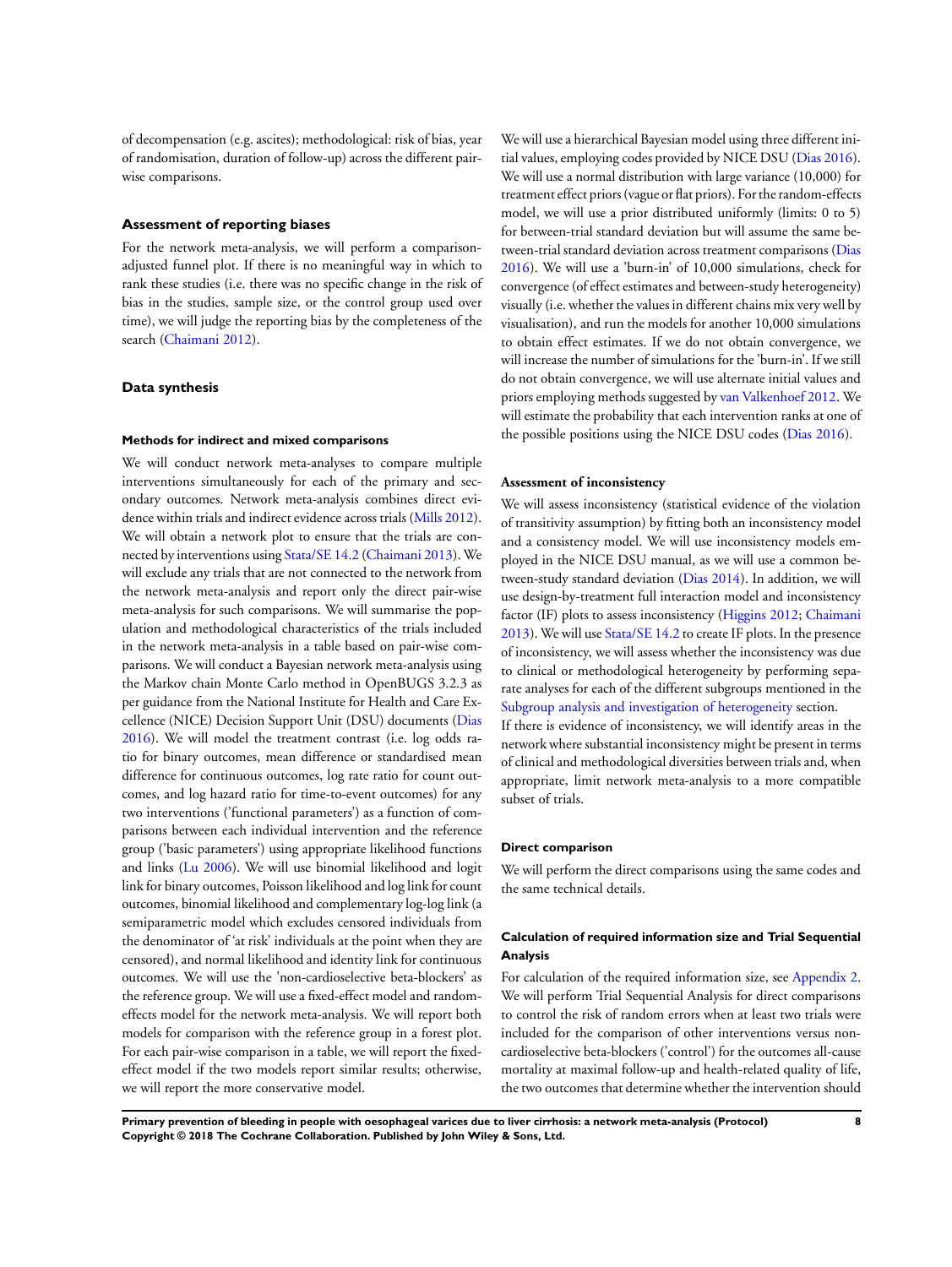be given ([Wetterslev 2008;](#page-11-0) [Thorlund 2011](#page-11-0); [TSA 2011](#page-11-0); [Wetterslev](#page-11-0) [2017](#page-11-0)). For all-cause mortality at maximal follow-up, we will use an alpha error as per guidance of [Jakobsen 2014](#page-11-0) (i.e. 0.033), power of 90% (beta error of 10%) ([Castellini 2017](#page-11-0)), a relative risk reduction of 20%, the median control group proportion observed in the trials, and the heterogeneity observed in the meta-analysis using [Stata/SE 14.2](#page-11-0), employing methods suggested by [Miladinovic](#page-11-0) [2013](#page-11-0). For health-related quality of life, a continuous outcome, we will use an alpha error as per guidance of [Jakobsen 2014](#page-11-0) (i.e. 0.033), power of 90% (beta error of 10%) [\(Castellini 2017](#page-11-0)), a standardised mean difference of 0.2, the median health-related quality of life in the control group in the trials, and the heterogeneity observed in the meta-analysis.

#### **Subgroup analysis and investigation of heterogeneity**

We plan to assess the differences in the effect estimates between the following subgroups and investigate heterogeneity and inconsistency using meta-regression with the help of the codes provided in NICE DSU guidance if we include a sufficient number of trials [\(Dias 2012a](#page-11-0)). We plan to use the following trial-level covariates for meta-regression.

• Trials at low risk of bias compared to trials at high risk of bias.

• Based on the size of varices (small versus large varices).

• Based on the presence of features suggestive of high risk of bleeding (e.g. red spots or red wale markings).

• Based on the presence of other features of decompensation (e.g. ascites).

• Based on the aetiology for cirrhosis (e.g. alcohol-related liver disease, viral liver diseases, autoimmune liver disease).

• Based on the interval between the diagnosis of varices and the start of prophylactic treatment.

• Based on the cointerventions (e.g. both groups receive prophylactic antibiotics to decrease the risk of subacute bacterial peritonitis in people with low-protein ascites).

• Based on the period of follow-up (short term: up to three months, medium term: more than three months to five years, and long term: more than five years).

• Based on the definition used by authors for serious adverse events and any adverse events [\(ICH-GCP 1997](#page-11-0) versus other definitions).

We will calculate a single common interaction term when applicable [\(Dias 2012a](#page-11-0)). If the 95% CrI of the interaction term does not overlap zero, we will consider this statistically significant heterogeneity or inconsistency (depending on the factor being used as covariate).

**Sensitivity analysis**

If a trial reports only per-protocol analysis results, we plan to reanalyse the results using the best-worst case scenario and worstbest case scenario analyses as sensitivity analyses whenever possible. We will also perform a sensitivity analysis excluding the trials in which mean or standard deviation, or both were imputed and use the median standard deviation in the trials to impute missing standard deviations.

# **Presentation of results**

We will follow the PRISMA-NMA statement while reporting [\(Hutton 2015\)](#page-11-0). We will present the effect estimates with 95% CrI for each pair-wise comparison calculated from the direct comparisons and network meta-analysis. We will also present the cumulative probability of the treatment ranks (i.e. the probability that the intervention is within the top two, the probability that the intervention is within the top three, etc.) in graphs (SUCRA) [\(Salanti 2011\)](#page-11-0). We will plot the probability that each intervention was best, second best, third best, etc. for each of the different outcomes (rankograms), which are generally considered more informative [\(Salanti 2011](#page-11-0); [Dias 2012b\)](#page-11-0). We will also provide the CrI of the probabilities in the ranking probability tables. We will upload all the raw data and the codes used for analysis in [The European Organization for Nuclear Research](http://zenodo.org) [open source database](http://zenodo.org) (Zenodo) and provide a link within the review.

#### **Grading of evidence**

We will present 'Summary of findings' tables for all the primary and secondary outcomes (see [Primary outcomes](#page-2-0); [Secondary](#page-2-0) [outcomes](#page-2-0)). We will follow the approach suggested by Puhan and colleagues [\(Puhan 2014](#page-11-0)). First, we will calculate the direct and indirect effect estimates and 95% CrI using the node-splitting approach ([Dias 2010](#page-11-0)), that is calculating the direct estimate for each comparison by including only trials in which there was direct comparison of interventions and the indirect estimate for each comparison by excluding the trials in which there was direct comparison of interventions. Next, we will rate the quality of direct and indirect effect estimates using GRADE methodology which takes into account the risk of bias, inconsistency, directness of evidence, imprecision, and publication bias ([Guyatt 2011](#page-11-0)). We will then present the estimates of the network meta-analysis and rate the quality of network meta-analysis effect estimates as the best quality of evidence between the direct and indirect estimates ([Puhan](#page-11-0) [2014](#page-11-0)). In addition, we will present information on the absolute measures (i.e. proportion of people with the outcome in each intervention group based on the direct estimates, indirect estimates, and network meta-analysis estimates). We will also present information on the number of trials and participants as per the standard 'Summary of findings' table.

# **Recommendations for future research**

**Primary prevention of bleeding in people with oesophageal varices due to liver cirrhosis: a network meta-analysis (Protocol) 9 Copyright © 2018 The Cochrane Collaboration. Published by John Wiley & Sons, Ltd.**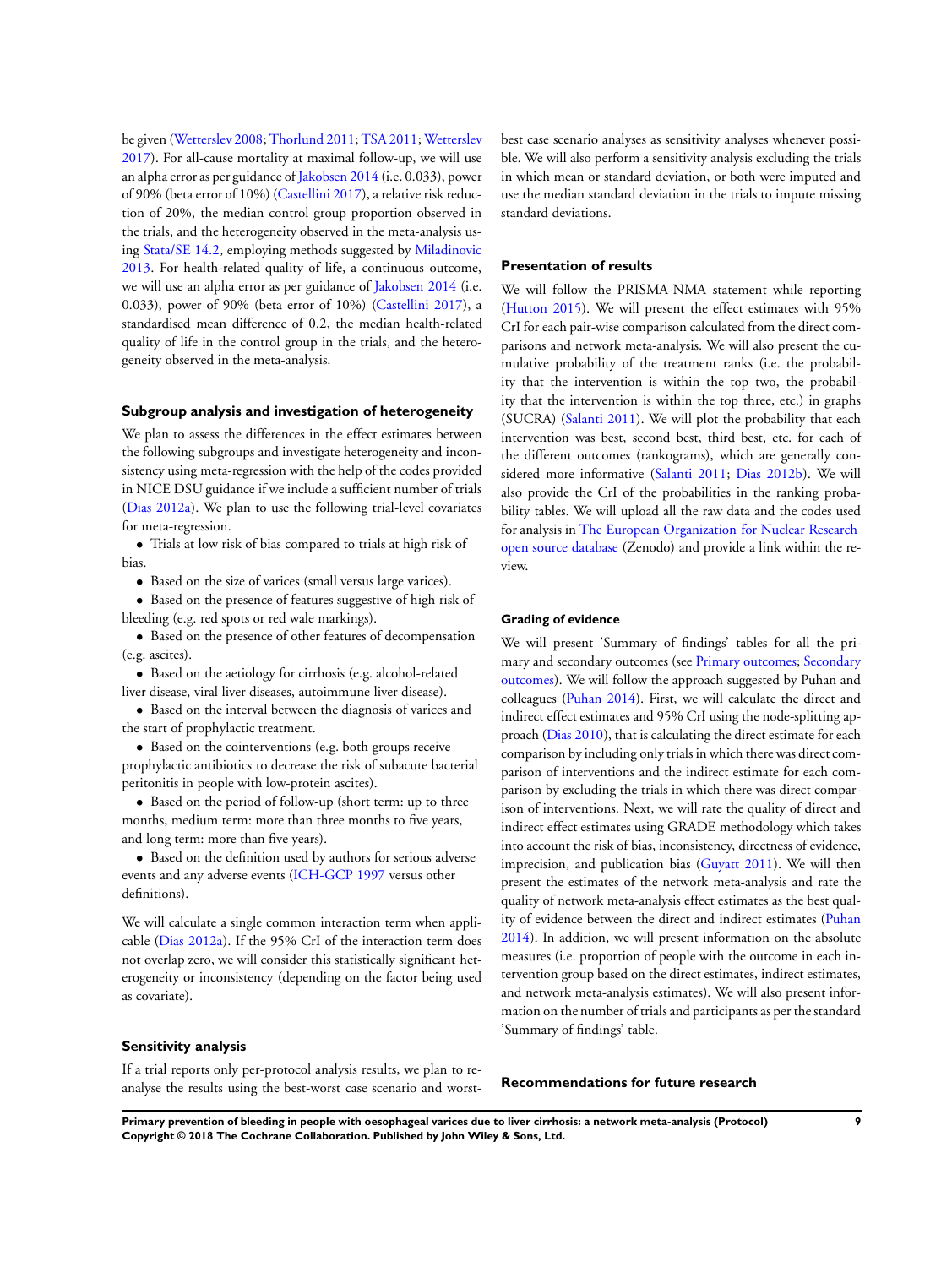<span id="page-11-0"></span>We will also provide recommendations for future research in the population, intervention, control, outcomes, period of follow-up, and study design based on the uncertainties that we identify from the existing research.

**A C K N O W L E D G E M E N T S**

We acknowledge the help and support of the Cochrane Hepato-Biliary Group. The authors would also like to thank the peer reviewers below who provided comments to improve the protocol.

Peer reviewers: Emmanouil Giorgakis, USA; Fernanda S Tonin, Brazil.

Contact editor: Christian Gluud, Denmark.

Sign-off editor: Christian Gluud, Denmark.

This project was funded by the National Institute for Health Research (NIHR) Systematic Reviews Programme (project number 16/114/17).

Cochrane Review Group funding acknowledgement: The Danish State is the largest single funder of The Cochrane Hepato-Biliary Group through its investment in The Copenhagen Trial Unit, Centre for Clinical Intervention Research, Rigshospitalet, Copenhagen University Hospital, Denmark.

## **Department of Health disclaimer**

The views and opinions expressed therein are those of the protocol authors and do not necessarily reflect those of the 16/114/17 Programme, NIHR, National Health Service, or the Department of Health.

# **Danish State and The Copenhagen Trial Unit disclaimer**

The views and opinions expressed in this protocol are those of the protocol authors and do not necessarily reflect those of the Danish State or The Copenhagen Trial Unit.

# **R E F E R E N C E S**

#### **Additional references**

#### **Abby Philips 2016**

Abby Philips C, Sahney A. Oesophageal and gastric varices: historical aspects, classification and grading: everything in one place. *Gastroenterology Report* 2016;**4**(3):186–95.

#### **Adam 2012**

Adam R, Karam V, Delvart V, O'Grady J, Mirza D, Klempnauer J, et al. Evolution of indications and results of liver transplantation in Europe. A report from the European Liver Transplant Registry (ELTR). *Journal of Hepatology* 2012;**57**(3):675–88.

# **Beppu 1981**

Beppu K, Inokuchi K, Koyanagi N, Nakayama S, Sakata H, Kitano S, et al. Prediction of variceal hemorrhage by esophageal endoscopy. *Gastrointestinal Endoscopy* 1981;**27**  $(4):213-8.$ 

## **Best 2018**

Best LM, Freeman S, Sutton AJ, Hawkins N, Tsochatzis E, Gurusamy KS. Treatment for hepatorenal syndrome in people with decompensated liver cirrhosis: a network metaanalysis. *Cochrane Database of Systematic Reviews* 2018, Issue 9. DOI: 10.1002/14651858.CD013103

#### **Cales 1990**

Cales P, Desmorat H, Vinel JP, Caucanas JP, Ravaud A, Gerin P, et al. Incidence of large oesophageal varices in patients with cirrhosis: application to prophylaxis of first bleeding. *Gut* 1990;**31**(11):1298–302.

#### **Castellini 2017**

Castellini G, Nielsen EE, Gluud C. Comment on: "Cell therapy for heart disease: trial sequential analyses of two Cochrane reviews". Clinical Pharmacology and Therapeutics 2017; Vol. 102, issue 1:21–4.

# **Chaimani 2012**

Chaimani A, Salanti G. Using network meta-analysis to evaluate the existence of small-study effects in a network of interventions. *Research Synthesis Methods* 2012;**3**(2): 161–76.

#### **Chaimani 2013**

Chaimani A, Higgins JP, Mavridis D, Spyridonos P, Salanti G. Graphical tools for network meta-analysis in STATA. *PloS One* 2013;**8**(10):e76654.

#### **Chawla 2012**

Chawla S, Katz A, Attar BM, Gupta A, Sandhu DS, Agarwal R. Platelet count/spleen diameter ratio to predict the presence of esophageal varices in patients with cirrhosis: a systematic review. *European Journal of Gastroenterology and Hepatology* 2012;**24**(4):431–6.

# **D'Amico 2010**

D'Amico G, Pagliaro L, Pietrosi G, Tarantino I. Emergency sclerotherapy versus vasoactive drugs for bleeding oesophageal varices in cirrhotic patients. *Cochrane Database of Systematic Reviews* 2010, Issue 3. DOI: 10.1002/ 14651858.CD002233.pub2

#### **D'Amico 2014**

D'Amico G, Pasta L, Morabito A, D'Amico M, Caltagirone M, Malizia G, et al. Competing risks and prognostic

**Primary prevention of bleeding in people with oesophageal varices due to liver cirrhosis: a network meta-analysis (Protocol) 10 Copyright © 2018 The Cochrane Collaboration. Published by John Wiley & Sons, Ltd.**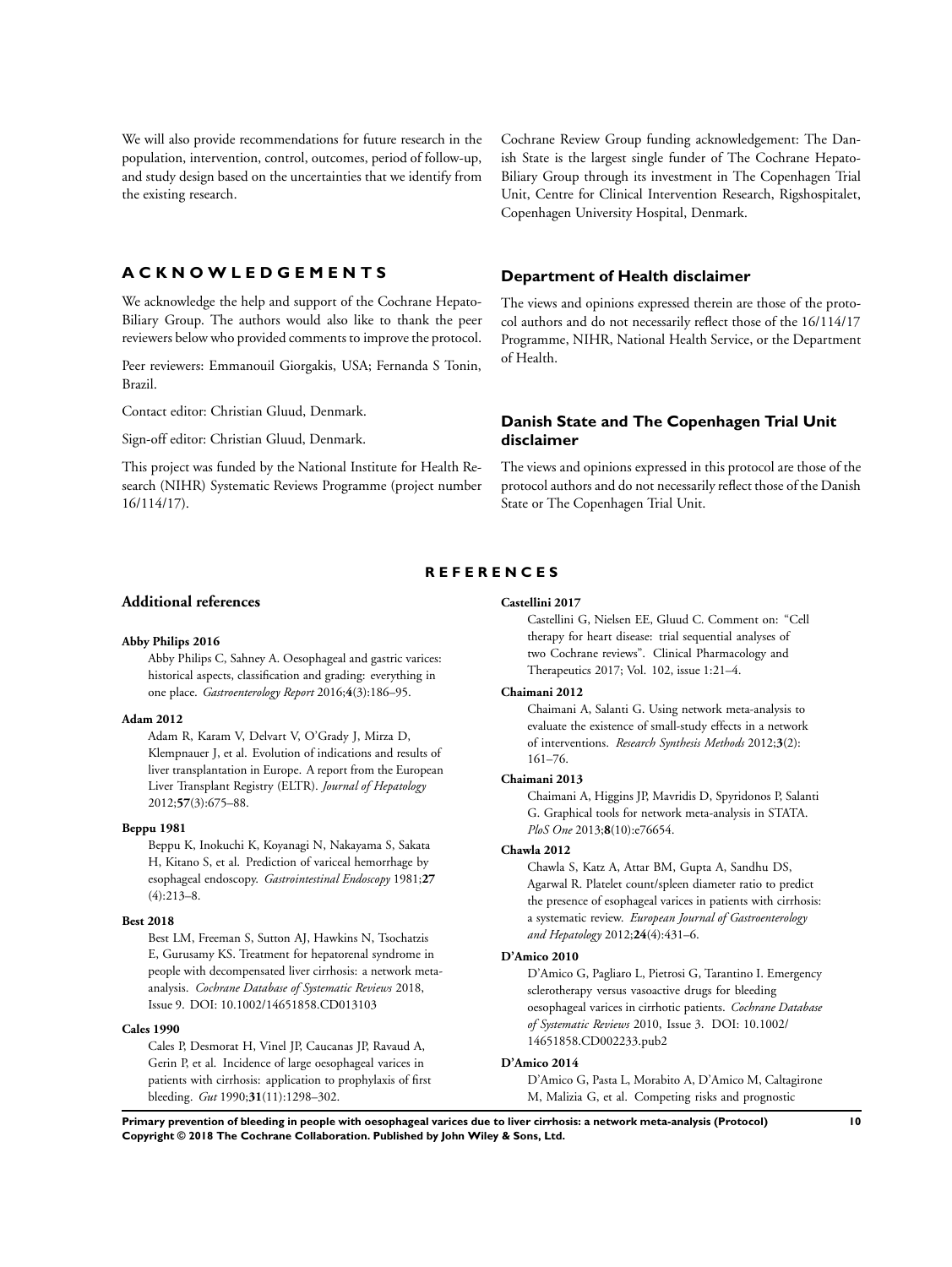stages of cirrhosis: a 25-year inception cohort study of 494 patients. *Alimentary Pharmacology & Therapeutics* 2014;**39** (10):1180–93.

# **de Franchis 1992**

de Franchis R, Pascal JP, Ancona E, Burroughs AK, Henderson M, Fleig W, et al. Definitions, methodology and therapeutic strategies in portal hypertension. A consensus development workshop, Baveno, Lake Maggiore, Italy, April 5 and 6, 1990. *Journal of Hepatology* 1992;**15**(1-2):256–61.

## **de Franchis 2015**

de Franchis R, Baveno VIF. Expanding consensus in portal hypertension: report of the Baveno VI consensus workshop: stratifying risk and individualizing care for portal hypertension. *Journal of Hepatology* 2015;**63**(3):743–52.

## **Del Re 2013**

Del Re AC, Spielmans GI, Flückiger C, Wampold BE. Efficacy of new generation antidepressants: differences seem illusory. *PloS One* 2013;**8**(6):e63509.

## **Dias 2010**

Dias S, Welton NJ, Caldwell DM, Ades AE. Checking consistency in mixed treatment comparison meta-analysis. *Statistics in Medicine* 2010;**29**(7-8):932–44.

## **Dias 2012a**

Dias S, Sutton AJ, Welton NJ, Ades AE. NICE DSU technical support document 3: heterogeneity: subgroups, meta-regression, bias and bias-adjustment, September 2011 (last updated April 2012). nicedsu.org.uk/wpcontent/uploads/2016/03/TSD3-Heterogeneity.finalreport.08.05.12.pdf (accessed 17 July 2018).

# **Dias 2012b**

Dias S, Welton NJ, Sutton AJ, Ades AE. NICE DSU technical support document 1: introduction to evidence synthesis for decision making, April 2011 (last updated April 2012). scharr.dept.shef.ac.uk/nicedsu/wp-content/uploads/ sites/7/2016/03/TSD1-Introduction.final .08.05.12.pdf (accessed 17 July 2018).

# **Dias 2014**

Dias S, Welton NJ, Sutton AJ, Caldwell DM, Lu G, Ades AE. NICE DSU technical support document 4: inconsistency in networks of evidence based on randomised controlled trials, May 2011 (last updated April 2014). nicedsu.org.uk/wp-content/uploads/2016/03/TSD4- Inconsistency.final .15April2014.pdf (accessed 17 July 2018).

# **Dias 2016**

Dias S, Welton NJ, Sutton AJ, Ades AE. NICE DSU technical support document 2: a generalised linear modelling framework for pairwise and network meta-analysis of randomised controlled trials, August 2011 (last updated September 2016). www.ncbi.nlm.nih.gov/pubmedhealth/ PMH0088912/pdf/PubMedHealth PMH0088912.pdf (accessed 17 July 2018).

## **EASL 2018**

European Association for the Study of the Liver. EASL clinical practice guidelines for the management of patients with decompensated cirrhosis. Journal of Hepatology 2018; Vol. 69, issue 2:406–60. DOI: 10.1016/j.jhep.2018.03.024

#### **EuroQol 2018**

EuroQol. EQ-5D Instruments | About EQ-5D, 2018. euroqol.org/eq-5d-instruments/ (accessed 17 July 2018).

#### **Fleming 2008**

Fleming KM, Aithal GP, Solaymani-Dodaran M, Card TR, West J. Incidence and prevalence of cirrhosis in the United Kingdom, 1992-2001: a general population-based study. *Journal of Hepatology* 2008;**49**(5):732–8.

#### **Garcia-Tsao 2017**

Garcia-Tsao G, Abraldes JG, Berzigotti A, Bosch J. Portal hypertensive bleeding in cirrhosis: risk stratification, diagnosis, and management: 2016 practice guidance by the American Association for the Study of Liver Diseases. *Hepatology (Baltimore, Md.)* 2017;**65**(1):310–35.

#### **Gines 2009**

Gines P, Schrier RW. Renal failure in cirrhosis. *New England Journal of Medicine* 2009;**361**(13):1279–90.

## **Gluud 2012**

Gluud LL, Krag A. Banding ligation versus beta-blockers for primary prevention in oesophageal varices in adults. *Cochrane Database of Systematic Reviews* 2012, Issue 8. DOI: 10.1002/14651858.CD004544.pub2

#### **Gluud 2018**

Gluud C, Nikolova D, Klingenberg SL. Cochrane Hepato-Biliary Group. About The Cochrane Collaboration (Cochrane Review Groups (CRGs)) 2018, Issue 3. Art. No.: LIVER.

# **Guo 2008**

Guo Z, Wu Z, Wang Y. Antacids for preventing oesophagogastric variceal bleeding and rebleeding in cirrhotic patients. *Cochrane Database of Systematic Reviews* 2008, Issue 2. DOI: 10.1002/14651858.CD005443.pub2

#### **Gurusamy 2018**

Gurusamy K, Walmsley M, Davidson BR, Frier C, Fuller B, Madden A, et al. Top research priorities in liver and gallbladder disorders in the United Kingdom. Article under review.

#### **Guyatt 2011**

Guyatt G, Oxman AD, Akl EA, Kunz R, Vist G, Brozek J, et al. GRADE guidelines: 1. Introduction - GRADE evidence profiles and summary of findings tables. *Journal of Clinical Epidemiology* 2011;**64**(4):383–94.

### **Gøtzsche 2008**

Gøtzsche PC, Hróbjartsson A. Somatostatin analogues for acute bleeding oesophageal varices. *Cochrane Database of Systematic Reviews* 2008, Issue 3. DOI: 10.1002/ 14651858.CD000193.pub3

# **Herman 2015**

Herman J, Baram M. Blood and volume resuscitation for variceal hemorrhage. *Annals of the American Thoracic Society* 2015;**12**(7):1100–2.

**Primary prevention of bleeding in people with oesophageal varices due to liver cirrhosis: a network meta-analysis (Protocol) 11 Copyright © 2018 The Cochrane Collaboration. Published by John Wiley & Sons, Ltd.**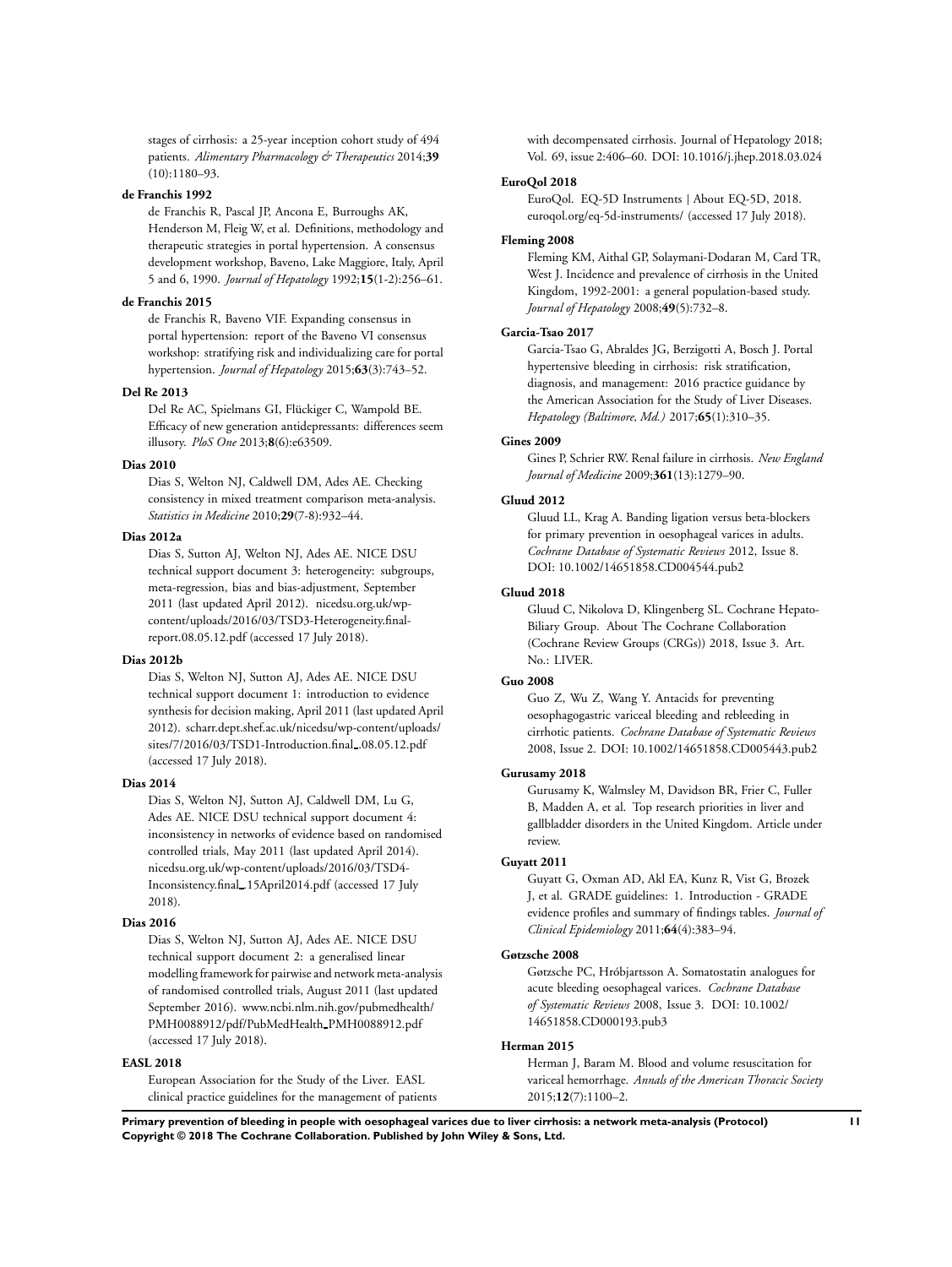## **Higgins 2011**

Higgins JP, Green S, editor(s). Cochrane Handbook for Systematic Reviews of Interventions Version 5.1.0 (updated March 2011). The Cochrane Collaboration, 2011. Available from handbook.cochrane.org.

#### **Higgins 2012**

Higgins JP, Jackson D, Barrett JK, Lu G, Ades AE, White IR. Consistency and inconsistency in network metaanalysis: concepts and models for multi-arm studies. *Research Synthesis Methods* 2012;**3**(2):98–110.

#### **Hutton 2015**

Hutton B, Salanti G, Caldwell DM, Chaimani A, Schmid CH, Cameron C, et al. The PRISMA extension statement for reporting of systematic reviews incorporating network meta-analyses of health care interventions: checklist and explanations. *Annals of Internal Medicine* 2015;**162**(11): 777–84.

## **ICH-GCP 1997**

International Conference on Harmonisation Expert Working Group. *International Conference on Harmonisation of Technical Requirements for Registration of Pharmaceuticals for Human Use. ICH Harmonised Tripartite Guideline. Guideline for Good Clinical Practice CFR & ICH Guidelines*. Vol. **1**, Philadelphia (PA): Barnett International/PAREXEL, 1997.

#### **Ioannou 2003**

Ioannou GN, Doust J, Rockey DC. Terlipressin for acute esophageal variceal hemorrhage. *Cochrane Database of Systematic Reviews* 2003, Issue 1. DOI: 10.1002/ 14651858.CD002147

#### **Jakobsen 2014**

Jakobsen JC, Wetterslev J, Winkel P, Lange T, Gluud C. Thresholds for statistical and clinical significance in systematic reviews with meta-analytic methods. *BMC Medical Research Methodology* 2014;**14**(1):120.

#### **Kjaergard 2001**

Kjaergard LL, Villumsen J, Gluud C. Reported methodologic quality and discrepancies between large and small randomized trials in meta-analyses. *Annals of Internal Medicine* 2001;**135**(11):982–9.

#### **Liu 2016**

Liu CL, Wu CK, Shi HY, Tai WC, Liang CM, Yang SC, et al. Medical expenses in treating acute esophageal variceal bleeding: a 15-year nationwide population-based cohort study. *Medicine* 2016;**95**(28):e4215.

#### **Lu 2006**

Lu G, Ades AE. Assessing evidence inconsistency in mixed treatment comparisons. *Journal of the American Statistical Association* 2006;**101**(474):447–59.

#### **Lundh 2017**

Lundh A, Sismondo S, Lexchin J, Busuioc OA, Bero L. Industry sponsorship and research outcome. *Cochrane Database of Systematic Reviews* 2017, Issue 2. DOI: 10.1002/14651858.MR000033.pub3

#### **McCarty 2017**

McCarty TR, Afinogenova Y, Njei B. Use of wireless capsule endoscopy for the diagnosis and grading of esophageal varices in patients with portal hypertension: a systematic review and meta-analysis. *Journal of Clinical Gastroenterology* 2017;**51**(2):174–82.

#### **McPherson 2016**

McPherson S, Lucey MR, Moriarty KJ. Decompensated alcohol related liver disease: acute management. *BMJ (Clinical Research Ed.)* 2016;**352**:i124.

## **Merion 2010**

Merion RM. Current status and future of liver transplantation. *Seminars in Liver Disease* 2010;**30**(4): 411–21.

#### **Merli 2003**

Merli M, Nicolini G, Angeloni S, Rinaldi V, De Santis A, Merkel C, et al. Incidence and natural history of small esophageal varices in cirrhotic patients. *Journal of Hepatology* 2003;**38**(3):266–72.

# **Miladinovic 2013**

Miladinovic J, Hozo I, Djulbegovic B. Trial sequential boundaries for cumulative meta-analyses. *Stata Journal* 2013;**13**(1):77–91.

#### **Mills 2012**

Mills EJ, Ioannidis JP, Thorlund K, Schünemann HJ, Puhan MA, Guyatt GH. How to use an article reporting a multiple treatment comparison meta-analysis. *JAMA* 2012; **308**(12):1246–53.

## **Moher 1998**

Moher D, Pham B, Jones A, Cook DJ, Jadad AR, Moher M, et al. Does quality of reports of randomised trials affect estimates of intervention efficacy reported in meta-analyses? . *Lancet* 1998;**352**(9128):609–13.

#### **Mokdad 2014**

Mokdad AA, Lopez AD, Shahraz S, Lozano R, Mokdad AH, Stanaway J, et al. Liver cirrhosis mortality in 187 countries between 1980 and 2010: a systematic analysis. *BMC Medicine* 2014;**12**:145.

## **Moore 2013**

Moore CM, Van Thiel DH. Cirrhotic ascites review: pathophysiology, diagnosis and management. *World Journal of Hepatology* 2013;**5**(5):251–63.

# **NCBI 2018a**

National Center for Biotechnology Information. Liver cirrhosis. www.ncbi.nlm.nih.gov/mesh/68008103 (accessed on 17 July 2018).

#### **NCBI 2018b**

National Center for Biotechnology Information. Esophageal and gastric varices. www.ncbi.nlm.nih.gov/mesh/68004932 (accessed on 17 July 2018).

# **Newell 1992**

Newell DJ. Intention-to-treat analysis: implications for quantitative and qualitative research. *International Journal of Epidemiology* 1992;**21**(5):837–41.

**Primary prevention of bleeding in people with oesophageal varices due to liver cirrhosis: a network meta-analysis (Protocol) 12 Copyright © 2018 The Cochrane Collaboration. Published by John Wiley & Sons, Ltd.**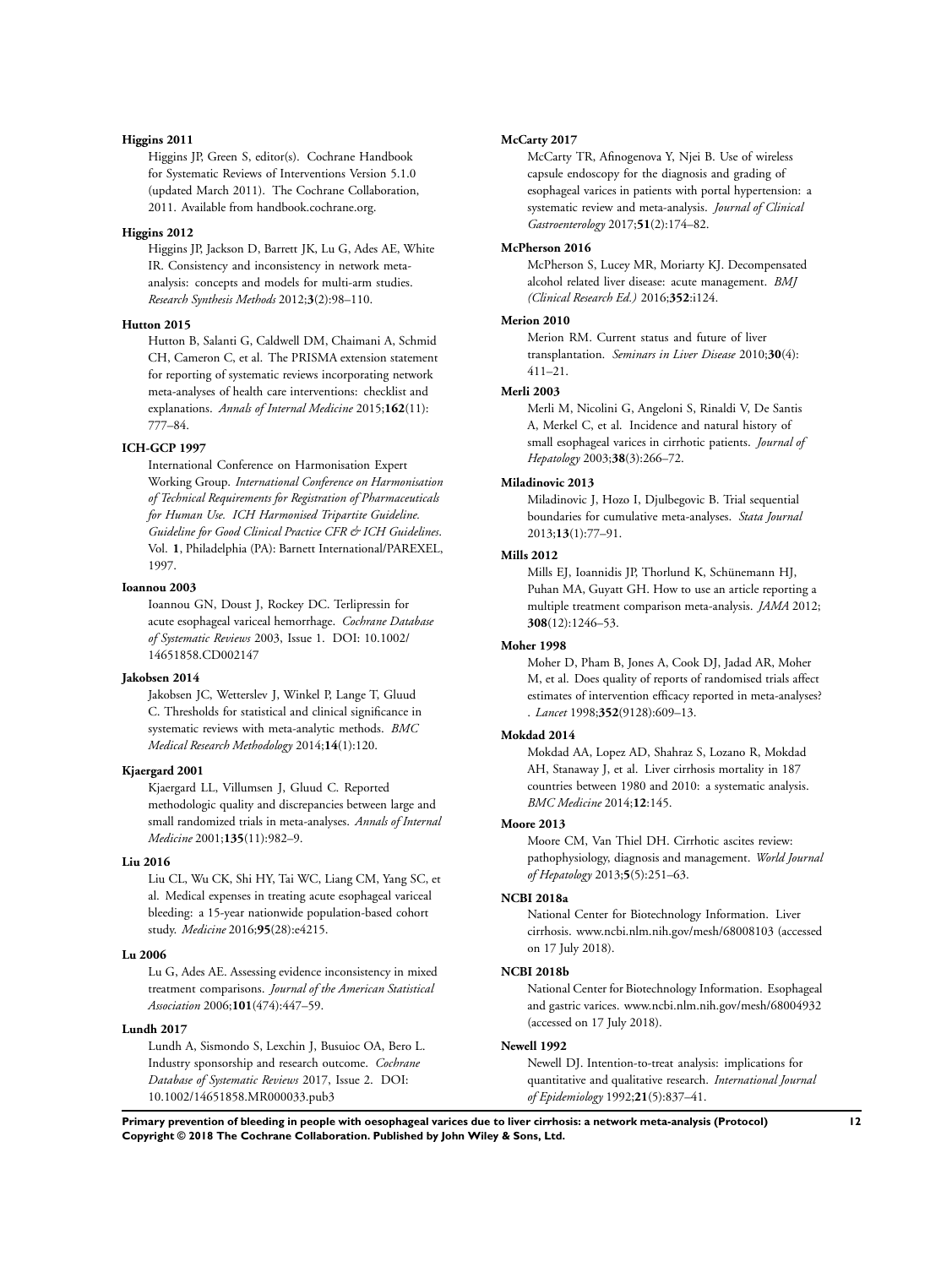#### **NIEC 1988**

The North Italian Endoscopic Club for the Study and Treatment of Esophageal Varices. Prediction of the first variceal hemorrhage in patients with cirrhosis of the liver and esophageal varices. *New England Journal of Medicine* 1988;**319**(15):983–9.

# **Optum 2018**

Optum. Patient-reported outcomes | What we do | SF Health Surveys | SF-36v2 Health Survey, 2018. campaign.optum.com/optum-outcomes/what-we-do/ health-surveys/sf-36v2-health-survey.html (accessed on 14 April 2018).

# **Puhan 2014**

Puhan MA, Schünemann HJ, Murad MH, Li T, Brignardello-Petersen R, Singh JA, et al. A GRADE Working Group approach for rating the quality of treatment effect estimates from network meta-analysis. *BMJ (Clinical Research Ed.)* 2014;**349**:g5630.

# **Qi 2015**

Qi XS, Bao YX, Bai M, Xu WD, Dai JN, Guo XZ. Nonselective beta-blockers in cirrhotic patients with no or small varices: a meta-analysis. *World Journal of Gastroenterology* 2015;**21**(10):3100–8.

# **Ratib 2015**

Ratib S, Fleming KM, Crooks CJ, Walker AJ, West J. Causes of death in people with liver cirrhosis in England compared with the general population: a population-based cohort study. *American Journal of Gastroenterology* 2015; **110**(8):1149–58.

#### **Read 1972**

Read AE. Clinical physiology of the liver. *British Journal of Anaesthesia* 1972;**44**(9):910–7.

## **Rios 2015**

Ríos CE, Seron P, Gisbert JP, Bonfill CX. Endoscopic injection of cyanoacrylate glue versus other endoscopic procedures for acute bleeding gastric varices in people with portal hypertension. *Cochrane Database of Systematic Reviews* 2015, Issue 5. DOI: 10.1002/14651858.CD010180.pub2

#### **Royle 2003**

Royle P, Milne R. Literature searching for randomized controlled trials used in Cochrane reviews: rapid versus exhaustive searches. *International Journal of Technology Assessment in Health Care* 2003;**19**(4):591–603.

## **Salanti 2011**

Salanti G, Ades AE, Ioannidis JP. Graphical methods and numerical summaries for presenting results from multipletreatment meta-analysis: an overview and tutorial. *Journal of Clinical Epidemiology* 2011;**64**(2):163–71.

#### **Salanti 2012**

Salanti G. Indirect and mixed-treatment comparison, network, or multiple-treatments meta-analysis: many names, many benefits, many concerns for the next generation evidence synthesis tool. *Research Synthesis Methods* 2012;**3**(2):80–97.

#### **Sass 2009**

Sass DA, Chopra KB. Portal hypertension and variceal hemorrhage. *Medical Clinics of North America* 2009;**93**(4): 837-53, vii-viii.

#### **Savovi 2012a**

Savovie J, Jones HE, Altman DG, Harris RJ, Jüni P, Pildal J, et al. Influence of reported study design characteristics on intervention effect estimates from randomized controlled trials: combined analysis of meta-epidemiological studies. *Health Technology Assessment* 2012;**16**(35):1–82.

#### **Savovi 2012b**

Savovic J, Jones HE, Altman DG, Harris RJ, Jüni P, Pildal J, et al. Influence of reported study design characteristics on intervention effect estimates from randomized controlled trials. *Annals of Internal Medicine* 2012;**157**(6):429–38.

#### **Savovi 2018**

Savović J, Turner RM, Mawdsley D, Jones HE, Beynon R, Higgins JP, et al. Association between risk-of-bias assessments and results of randomized trials in Cochrane reviews: the ROBES Meta-Epidemiologic Study. *American Journal of Epidemiology* 2018;**187**(5):1113–22.

#### **Scaglione 2015**

Scaglione S, Kliethermes S, Cao G, Shoham D, Durazo R, Luke A, et al. The epidemiology of cirrhosis in the united states: a population-based study. *Journal of Clinical Gastroenterology* 2015;**49**(8):690–6.

#### **Schulz 1995**

Schulz KF, Chalmers I, Hayes RJ, Altman DG. Empirical evidence of bias. Dimensions of methodological quality associated with estimates of treatment effects in controlled trials. *JAMA* 1995;**273**(5):408–12.

#### **Setiawan 2016**

Setiawan VW, Stram DO, Porcel J, Lu SC, Le Marchand L, Noureddin M. Prevalence of chronic liver disease and cirrhosis by underlying cause in understudied ethnic groups: the multiethnic cohort. *Hepatology (Baltimore, Md.)* 2016; **64**(6):1969–77.

#### **Severini 1993**

Severini TA. Bayesian interval estimates which are also confidence intervals. *Journal of the Royal Statistical Society. Series B (Methodological)* 1993;**55**(2):533–40.

#### **Stata/SE 14.2 [Computer program]**

StataCorp LLC. Stata/SE. https://www.stata.com/. Version 14.2. Texas, USA: StataCorp LLC, 2015.

#### **Thabut 2007**

Thabut D, Hammer M, Cai Y, Carbonell N. Cost of treatment of oesophageal variceal bleeding in patients with cirrhosis in France: results of a French survey. *European Journal of Gastroenterology and Hepatology* 2007;**19**(8): 679–86.

## **Thorlund 2011**

Thorlund K, Engstrøm J, Wetterslev J, Brok J, Imberger G, Gluud C. User manual for Trial Sequential Analysis

**Primary prevention of bleeding in people with oesophageal varices due to liver cirrhosis: a network meta-analysis (Protocol) 13 Copyright © 2018 The Cochrane Collaboration. Published by John Wiley & Sons, Ltd.**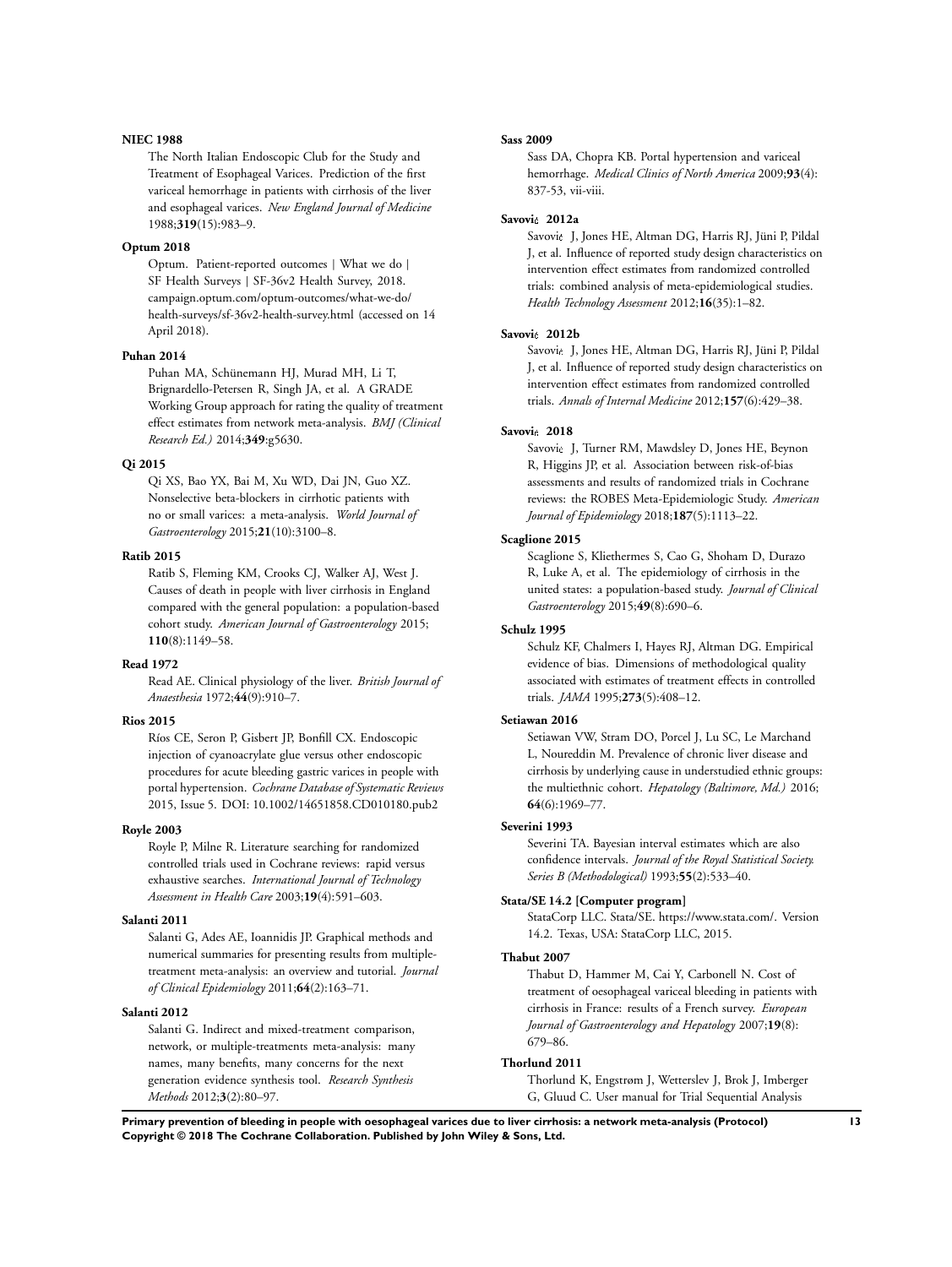<span id="page-15-0"></span>(TSA). ctu.dk/tsa/files/tsa manual.pdf 2011 (accessed 17 July 2018).

## **Thorlund 2012**

Thorlund K, Mills EJ. Sample size and power considerations in network meta-analysis. *Systematic Reviews* 2012;**1**:41.

# **Tripathi 2015**

Tripathi D, Stanley AJ, Hayes PC, Patch D, Millson C, Mehrzad H, et al. U.K. Guidelines on the management of variceal haemorrhage in cirrhotic patients. *Gut* 2015;**64** (11):1680–704.

# **TSA 2011 [Computer program]**

Copenhagen Trial Unit. TSA - Trial Sequential Analysis. Version 0.9.5.10 Beta. Copenhagen: Copenhagen Trial Unit, 2011.

#### **Tsochatzis 2014**

Tsochatzis EA, Bosch J, Burroughs AK. Liver cirrhosis. *Lancet* 2014;**383**(9930):1749–61.

# **Turner 2012**

Turner RM, Davey J, Clarke MJ, Thompson SG, Higgins JP. Predicting the extent of heterogeneity in meta-analysis, using empirical data from the Cochrane Database of Systematic Reviews. *International Journal of Epidemiology* 2012;**41**(3):818–27.

# **van Valkenhoef 2012**

van Valkenhoef G, Lu G, de Brock B, Hillege H, Ades AE, Welton NJ. Automating network meta-analysis. *Research Synthesis Methods* 2012;**3**(4):285–99.

#### **Wetterslev 2008**

Wetterslev J, Thorlund K, Brok J, Gluud C. Trial sequential analysis may establish when firm evidence is reached in cumulative meta-analysis. *Journal of Clinical Epidemiology* 2008;**61**(1):64–75.

#### **Wetterslev 2017**

Wetterslev J, Jakobsen JC, Gluud C. Trial Sequential Analysis in systematic reviews with meta-analysis. *BMC Medical Research Methodology* 2017;**17**(1):39.

#### **Williams 2014**

Williams R, Aspinall R, Bellis M, Camps-Walsh G, Cramp M, Dhawan A, et al. Addressing liver disease in the UK: a blueprint for attaining excellence in health care and reducing premature mortality from lifestyle issues of excess consumption of alcohol, obesity, and viral hepatitis. *Lancet* 2014;**384**(9958):1953–97.

# **Wood 2008**

Wood L, Egger M, Gluud LL, Schulz KF, Juni P, Altman DG, et al. Empirical evidence of bias in treatment effect estimates in controlled trials with different interventions and outcomes: meta-epidemiological study. *BMJ (Clinical Research Ed.)* 2008;**336**(7644):601–5.

# **Zaman 2000**

Zaman A, Goldberg RJ, Pettit KG, Kaniecki DJ, Benner K, Zacker C, et al. Cost of treating an episode of variceal bleeding in a VA setting. *American Journal of Gastroenterology* 2000;**95**(5):1323–30.

∗ *Indicates the major publication for the study*

# **A P P E N D I C E S**

# **Appendix 1. Search strategies**

| <b>Database</b>                                                                         | Time span                      | Search strategy                                                                                                                                                                       |
|-----------------------------------------------------------------------------------------|--------------------------------|---------------------------------------------------------------------------------------------------------------------------------------------------------------------------------------|
| Central Register of Controlled Trials Latest issue<br>(CENTRAL) in the Cochrane Library |                                | #1 MeSH descriptor: [Esophageal and Gas-<br>tric Varices] explode all trees<br>#2 *esophageal varic*<br>#3 #1 or #2                                                                   |
| <b>MEDLINE</b> Ovid                                                                     | January 1947 to date of search | 1. exp "Esophageal and Gastric Varices"/<br>2. *esophageal varic*/.ti,ab.<br>3. 1 or 2<br>4. randomized controlled trial.pt.<br>5. controlled clinical trial.pt.<br>6. randomized.ab. |

**Primary prevention of bleeding in people with oesophageal varices due to liver cirrhosis: a network meta-analysis (Protocol) 14 Copyright © 2018 The Cochrane Collaboration. Published by John Wiley & Sons, Ltd.**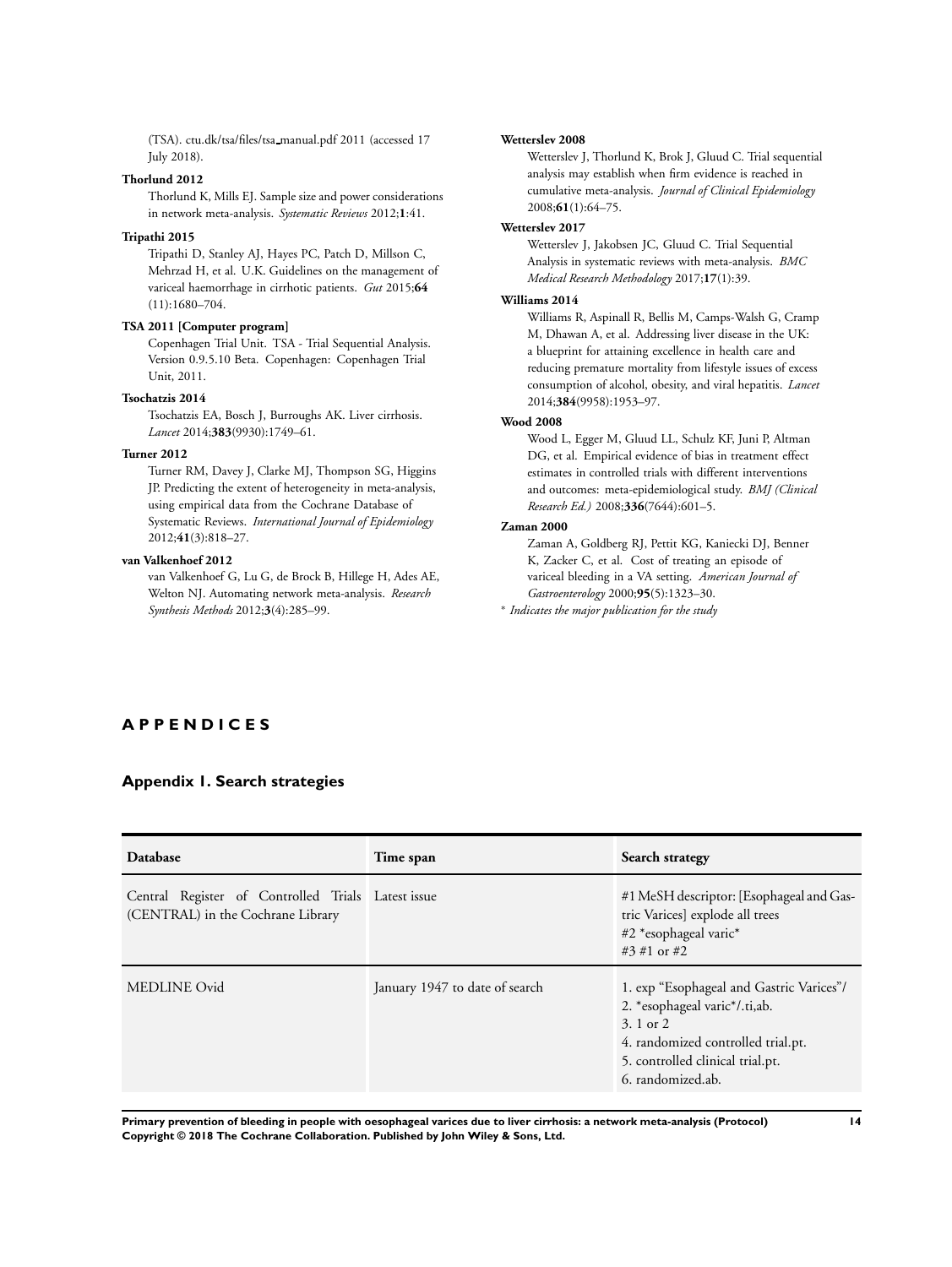# (*Continued)*

|                                                                                                      |                                                                                                                            | 7. placebo.ab.<br>8. drug therapy.fs.<br>9. randomly.ab.<br>10. trial.ab.<br>11. groups.ab.<br>12.4 or 5 or 6 or 7 or 8 or 9 or 10 or 11<br>13. exp animals/ not humans.sh.<br>14.12 not 13<br>15.3 and 14                                                                                                                                                                                                                         |
|------------------------------------------------------------------------------------------------------|----------------------------------------------------------------------------------------------------------------------------|------------------------------------------------------------------------------------------------------------------------------------------------------------------------------------------------------------------------------------------------------------------------------------------------------------------------------------------------------------------------------------------------------------------------------------|
| Embase Ovid                                                                                          | January 1974 to date of search                                                                                             | 1. exp esophagus varices/<br>2. *esophageal varic*/.ti,ab.<br>3. 1 or 2<br>4. exp crossover-procedure/ or exp double-<br>blind procedure/ or exp randomized con-<br>trolled trial/ or single-blind procedure/<br>5. (((((random* or factorial* or crossover*<br>or cross over* or cross-over* or placebo* or<br>double*) adj blind*) or single*) adj blind*)<br>or assign* or allocat* or volunteer*).af<br>6.4 or 5<br>7. 3 and 6 |
| Science Citation Index Expanded (Web of January 1945 to date of search<br>Science)                   |                                                                                                                            | #1 TS= (*esophageal varic*)<br>#2 TS=(random* OR rct* OR crossover<br>OR masked OR blind* OR placebo* OR<br>meta-analysis OR systematic review* OR<br>meta-analys*)                                                                                                                                                                                                                                                                |
| Registry Platform<br>Clinical<br>Trials<br>$\left($<br>apps.who.int/trialsearch/Default.aspx)        | World Health Organization International Date of search to be provided at the review Condition: Esophageal Varices<br>stage |                                                                                                                                                                                                                                                                                                                                                                                                                                    |
| ClinicalTrials.gov                                                                                   | stage                                                                                                                      | Date of search to be provided at the review Interventional Studies   Esophageal Varices                                                                                                                                                                                                                                                                                                                                            |
| Medical<br>European<br>(www.ema.europa.eu/ema/) and US Food<br>and Drug Administration (www.fda.gov) | Agency Date of search to be provided at the review Esophageal Varices; random<br>stage                                     |                                                                                                                                                                                                                                                                                                                                                                                                                                    |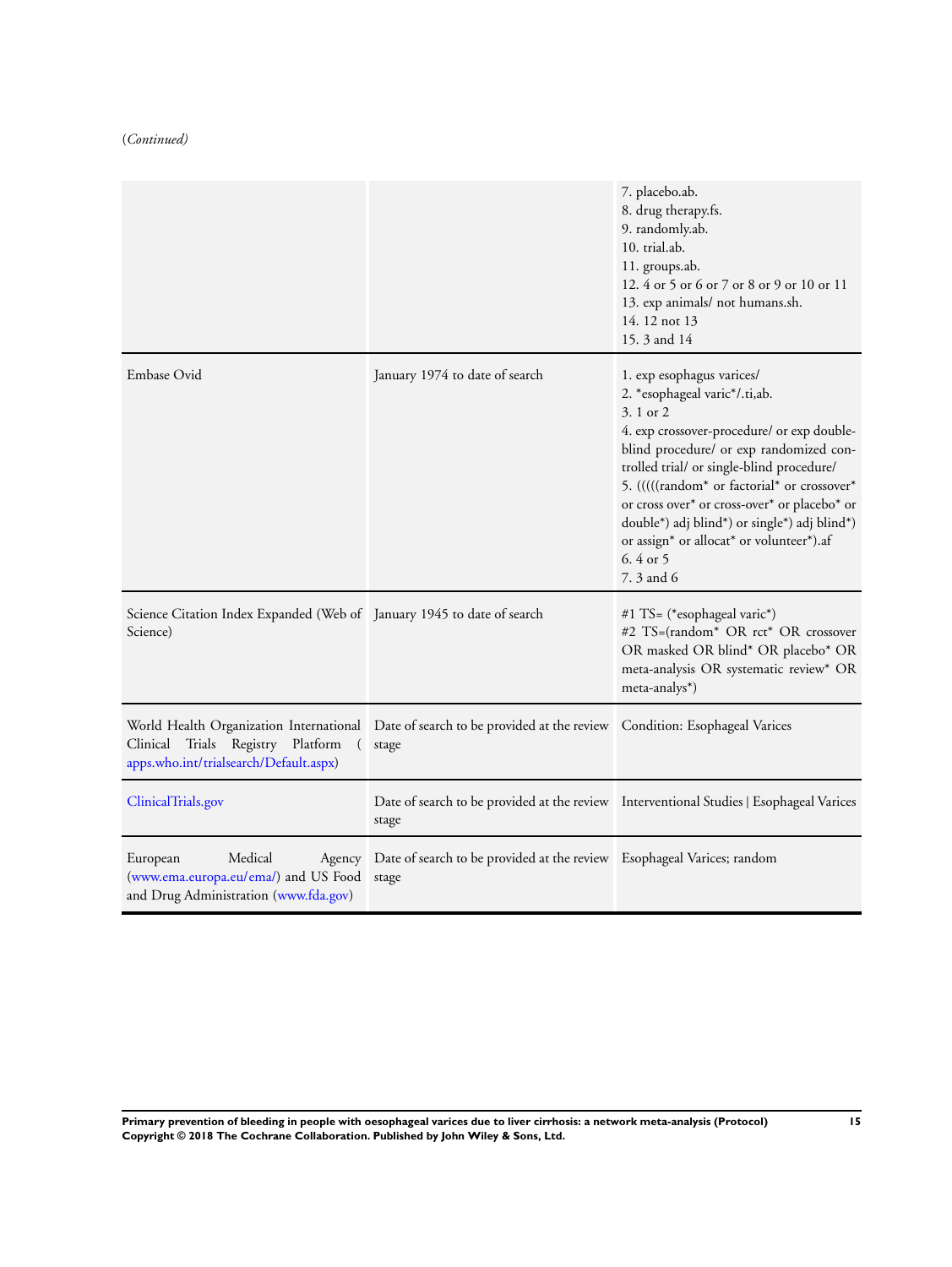# <span id="page-17-0"></span>**Appendix 2. Sample size calculation**

Approximately 15% to 20% of people with oesophageal varices bleed in about one to three years [\(Gluud 2012;](#page-11-0) [Qi 2015](#page-11-0)). The required information size based on a control group proportion of 20%, a relative risk reduction of 20% in the experimental group, type I error of 5%, and type II error of 20% is 2894 participants. Network analyses are more prone to risk of random errors than direct comparisons [\(Del Re 2013\)](#page-11-0). Accordingly, a greater sample size is required in indirect comparisons than in direct comparisons [\(Thorlund 2012](#page-11-0)). The power and precision in indirect comparisons depend upon various factors, such as the number of participants included for each comparison and the heterogeneity between the trials ([Thorlund 2012](#page-11-0)). If there is no heterogeneity across the trials, the sample size in indirect comparisons would be equivalent to the sample size in direct comparisons. The effective indirect sample size can be calculated using the number of participants included in each direct comparison ([Thorlund 2012\)](#page-11-0). For example, a sample size of 2500 participants in the direct comparison A versus C ( $n_{AC}$ ) and a sample size of 7500 participants in the direct comparison B versus C ( $n_{BC}$ ) results in an effective indirect sample size of 1876 participants. However, in the presence of heterogeneity within the comparisons, the required sample size is higher. In the above scenario, for an I<sup>2</sup> statistic for each of the comparisons A versus C (I<sub>AC</sub><sup>2</sup>) and B versus C (I<sub>BC</sub><sup>2</sup>) of 25%, the effective indirect sample size is 1407 participants. For an  $I^2$  statistic for each of the comparisons A versus C and B versus C of 50%, the effective indirect sample size is 938 participants [\(Thorlund 2012](#page-11-0)). If there are only three groups and the sample size in the trials is more than the required information size, we will calculate the effective indirect sample size using the following generic formula [\(Thorlund 2012](#page-11-0)):

 $(n_{AC} \times (1 - I_{AC}^2)) \times (n_{BC} \times (1 - I_{BC}^2)) / (n_{AC} \times (1 - I_{AC}^2)) + (n_{BC} \times (1 - I_{BC}^2)).$ 

Currently, there is no method to calculate the effective indirect sample size for a network analysis involving more than three intervention groups.

# **C O N T R I B U T I O N S O F A U T H O R S**

Conceiving the protocol: KG.

Designing the protocol: KG.

Coordinating the protocol: KG.

Designing search strategies: KG.

Writing the protocol: KG.

Providing general advice on the protocol: ET.

Securing funding for the protocol: KG.

Both authors approved of the current protocol version.

Performing previous work that was the foundation of the current study: not applicable.

# **D E C L A R A T I O N S O F I N T E R E S T**

KG: none known.

ET: none known.